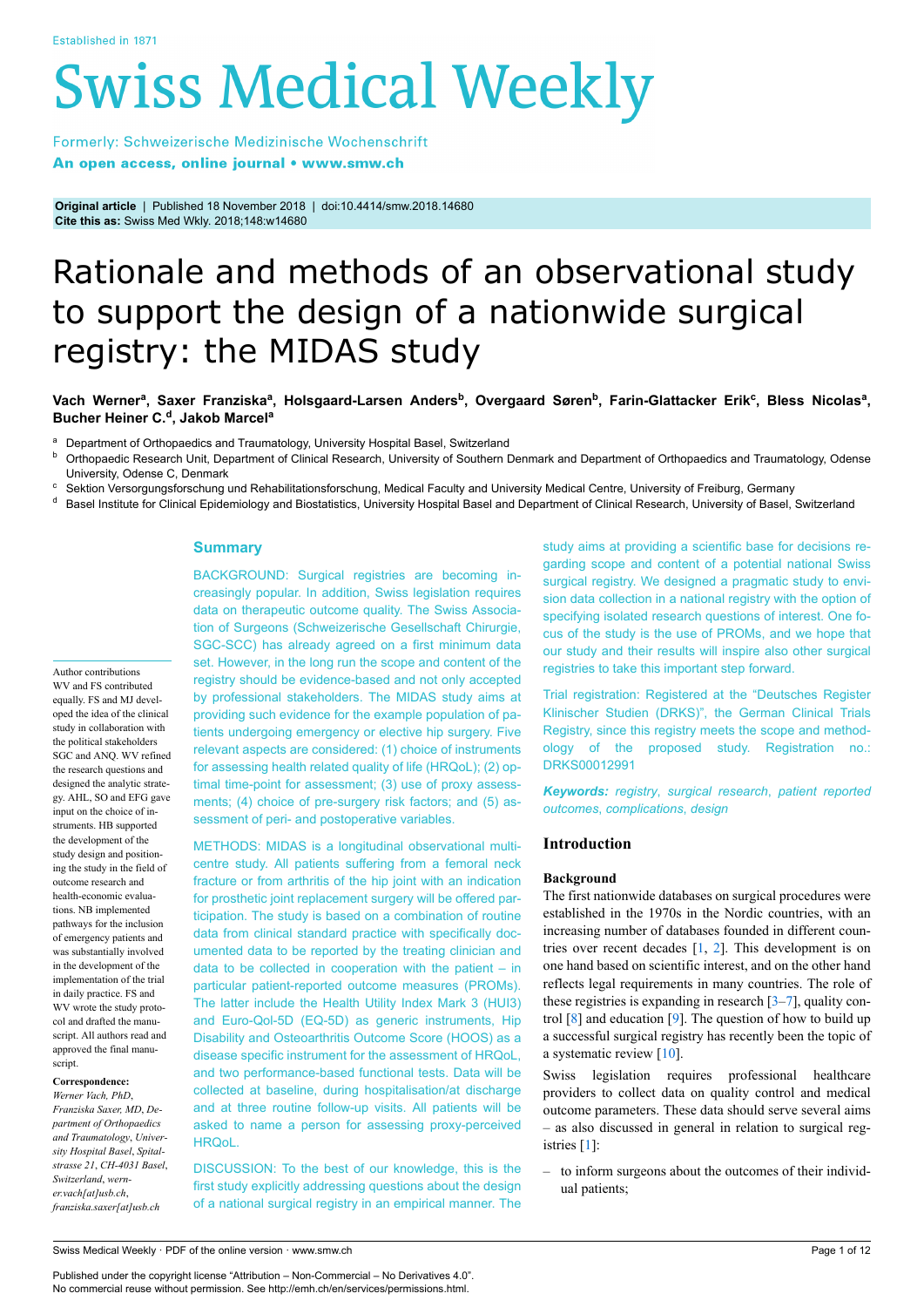- to inform clinical departments about the distribution of patient outcomes in specific patient groups;
- to inform patients about hospital-specific expected outcomes, in particular long term outcomes including health-related quality of life (HRQoL);
- to inform epidemiological and health economic studies on injury-related disability;
- to allow in all these activities differences to be taken into account in individual, preoperative risk;
- To allow indication-related and treatment-related information to be taken into account in all these activities.

Accordingly, the data should be generic rather than disease- or discipline-specific to allow comparison between different specialties and, in the long run, also between surgical and nonsurgical treatment approaches. Data should be reliable, that is, validated for different patient collectives with validated questionnaires. Data should furthermore be quickly and easily documented either in a faceto-face situation or as a telephone/written survey to ensure a high return rate and prevent sloppy documentation or an addition to the already relevant administrative burden in healthcare. Finally, data should be meaningful in the sense that they cover relevant constructs and allow measurement of relevant differences in quality of healthcare provision.

Currently in Switzerland, standardised documentation is imperative only for pathologies listed as requiring highly specialised medical care, such as polytrauma management, transplantation or oesophageal resection. In addition, there is an obligatory registry for hip and knee arthroplasty, and standardised documentation in the context of certified oncological centres. For all other surgical procedures, data on complications are currently used for an evaluation of healthcare quality. However, the presence of complications does not necessarily imply the absence of quality or vice versa. In spite of the legislative requirement, quality control documentation is currently not implemented nationwide and does not allow comparison of quality since there is no standardised data collection across different disciplines. Even within one discipline there is no standard or consensus on the responsibility for data collection (e.g., the surgeon performing the intervention vs the surgeon/doctor providing in- or out-patient care or administrative personnel), or on the type of data that should be collected, such as the duration of follow-up, the definition of complications (disease specific vs general) or the grading of complications (e.g., according to the International Conference on Harmonisation of Technical Requirements for Registration of Pharmaceuticals for Human Use Guideline for Good Clinical Practice [ICH-GCP] [[11\]](#page-8-4) or the Clavien-Dindo classification [\[12](#page-8-5)]).

<span id="page-1-0"></span>In this situation, the Swiss Association of Surgeons (Schweizerische Gesellschaft Chirurgie; SGC-SSC) together with the Arbeitsgemeinschaft für Qualitätssicherung in der Chirurgie (AQC) has made an effort to define a minimum dataset (MDS) that could ensure the collection of reliable and meaningful generic information on the quality of medical care. The proposed dataset [\(table](#page-1-0) [1](#page-1-0)) has been approved by the SGC-SSC and its affiliated associations (the stakeholders of general, trauma, visceral, vascular, thoracic and hand surgery). However, it is unclear whether this proposal is fully adequate and sufficient. There are several issues that are unresolved. The following five questions seem to be of central relevance.

#### *I. Choice of instruments for assessing health related quality of life*

Instruments based on patient-reported outcome measures (PROMs) are the standard for HRQoL assessment today. However, there is a plethora of generic and disease-specific instruments. In order to allow epidemiological and health economic studies across different pathologies and disciplines, use of a combination of two generic instruments – the Health Utility Index Mark 3 (HUI3) [\[19](#page-8-6)] and Euro-Qol-5D (EQ-5D)  $[16]$  $[16]$  – has been recommended [\[20](#page-8-8)]. On the other hand, objective functional tests such as walking tests or hand grip measurements are available, and these may provide surrogate variables for quality of life. It is unclear which of these choices is the most appropriate and, in particular, whether the choice of two generic instruments to be applied in all patients instead of a large number of disease specific instruments each to be applied in a specific subgroup can be justified.

#### *II. Time-point of follow-up assessment*

Apart from the baseline assessment of HRQoL, it is desirable to have only one follow-up assessment at a specific time-point for all patients, at least within a specific patient population. Patients reach a stable level of their HRQoL only some months after surgery, towards the end of their rehabilitation phase. To cover the full impact of surgical care on patients, it is hence desirable to choose a timepoint at which the vast majority of patients have reached this stable level. This time-point is unknown for many patient groups. For administrative reasons and to achieve a high return rate, a time-point close to or shortly after regular contact with the healthcare provider would be preferable.

#### *III. Using proxies for the assessment*

Surgery is often performed in elderly patients. In consequence, a substantial fraction of patients with cognitive impairment is to be expected, in particular as cognitive

| <b>Table 1:</b> The minimal dataset proposed by the SGC-SSC and AQC. |                                                                                                                                                                                       |  |  |  |
|----------------------------------------------------------------------|---------------------------------------------------------------------------------------------------------------------------------------------------------------------------------------|--|--|--|
| Hospitalisation da-<br>ta                                            | Hospital reference number<br>Patient reference number<br>Date of hospitalisation<br>Year of birth<br>Gender<br>Main diagnosis: ICD-10 [13]<br>Baseline quality of life: EQ-5D [14-16] |  |  |  |
| Therapy data                                                         | Main intervention: CHOP [17]<br>Date of intervention<br>Complications: Clavien-Dindo Score [12]                                                                                       |  |  |  |
| Discharge data                                                       | Date of discharge<br>Discharge where to (home, rehabilitation, nurs-<br>ing home or other)<br>Patient satisfaction (ANQ questionnaire [18])                                           |  |  |  |
| Outcome data                                                         | Follow-up quality of life: EQ-5D [14-16], com-<br>parison with prehospital score (baseline)                                                                                           |  |  |  |

ANQ = Swiss National Association for Quality Development in Hospitals and Clinics, Nationaler Verein für Qualitätsentwicklung in Spitälern und Kliniken; AQC= Consortium for Quality Assurance in Surgery; AG für Qualitätssicherung in der Chirurgie; CHOP = Schweizerische Operationsklassifikation; EQ-5D = Euro-Qol-5D; ICD = International Classification of Diseases; SGC-SSC = Swiss Association of Surgeons, Schweizerische Gesellschaft Chirurgie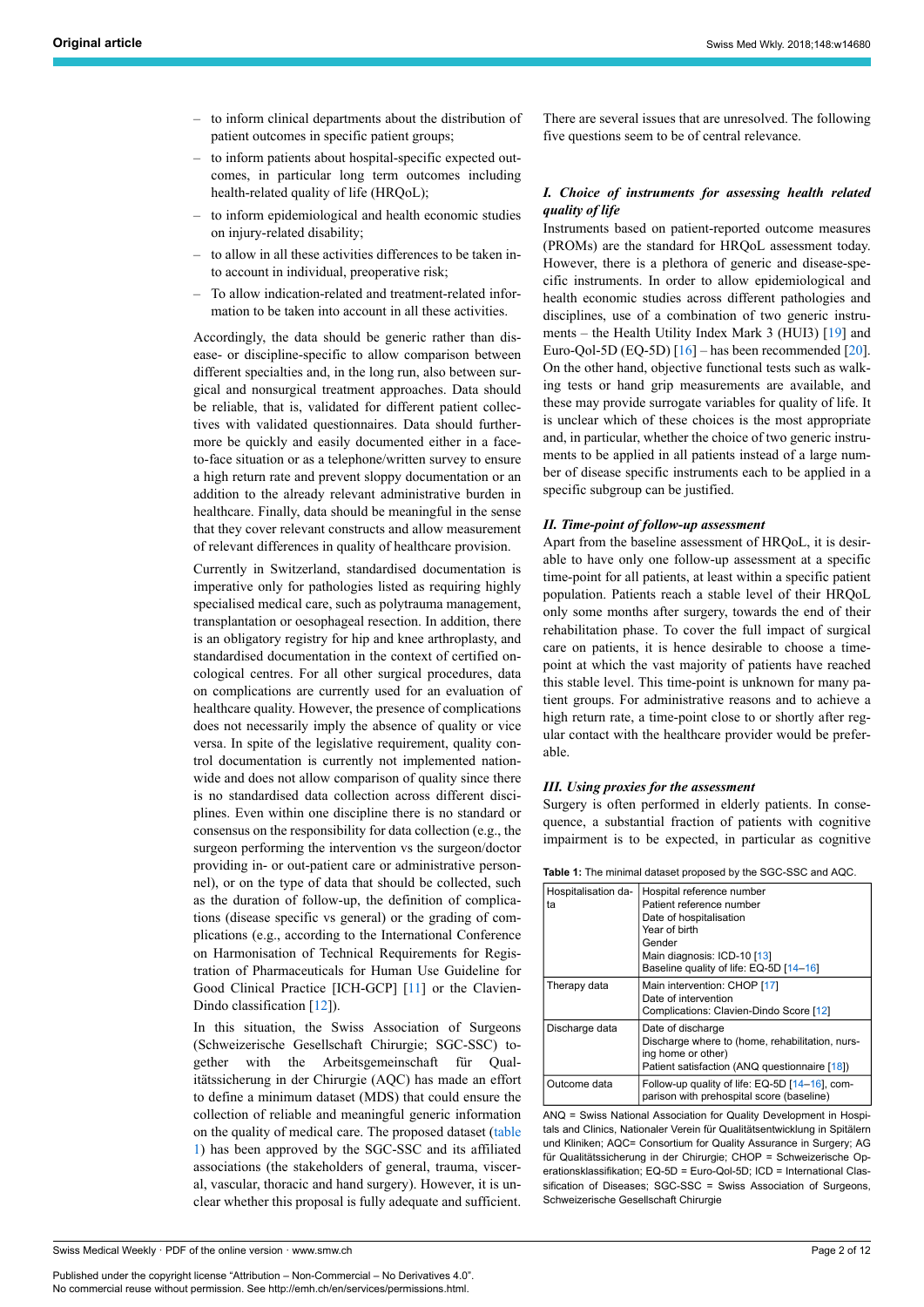impairment is also a risk factor for fractures [\[21](#page-8-13)–[24\]](#page-8-14). In patients with cognitive impairment, the use of instruments based on patient reporting is limited. On the other hand, such instruments often aim at the functional status of patients, and hence it is possible to ask proxies, in particular relatives, friends or nursing home staff [\[25](#page-8-15)]. There is research on the agreement between proxy and patient assessments that indicates a worse perception of HRQoL by proxies than by patients [[26\]](#page-8-16). Hence it is unclear to what degree the use of proxies is valid and how the choice between self-reporting and reporting by a proxy should be made.

#### *IV. Individual pre-surgery risk factors*

To allow comparison between hospitals and to be able to judge individual outcomes, knowledge about pre-surgery risk factors at the individual level is necessary. Hence a decision is needed as to which risk factors should be included in the MDS and how these risk factors can be assessed in a valid manner. One specific aspect is comorbidities, which are known to play a role in therapeutic success after hip surgery [[27](#page-8-17)[–30](#page-8-2)]. Comorbidities are recorded today as clinical routine; however, this registration is aimed and motivated by the diagnosis related group (DRG)-based payment system. Whether these records are sufficiently valid to allow an individual risk calculation is an open question. Information about comorbidities can also be summarised using various scoring systems, such as the Charlson Comorbidity Index [[31,](#page-8-18) [32\]](#page-8-19) or the Elixhauser Comorbidity Index (ECI) [\[33](#page-8-20)], and it has been shown that comorbidity scores based on medication may be a reliable alternative [[34–](#page-8-21)[36](#page-8-22)]

#### *V. Individual peri- and postoperative factors*

Peri- and postoperative factors, in particular complications, are typically evaluated as outcomes related to treatment quality. For this simple reason, they should be reflected in the MDS, even if adjustment in hospital comparisons might not be appropriate. Knowledge about complications can also help to understand a limited response in terms of HRQoL in a single patient. However how to report complications in a MDS and how to assess them in clinical routine is an open question.

#### **Rationale and research question**

The planned study tries to address the issues mentioned above in the context of hip surgery, covering both acute and elective patients. In these patient groups, the Hip Disability and Osteoarthritis Outcome Score [[37–](#page-8-23)[40](#page-8-24)] (HOOS) is a well-established disease-specific HRQoL assessment instrument. The HOOS is currently introduced in the University Hospital Basel (USB) as part of the ICHOM (International Consortium for Health Outcomes Measurement) initiative [[41\]](#page-8-25). Sit-to-stand and walking-short-distance have been recommended as general activities to be included in a minimum core set of performance-based tests to assess physical function in subjects with hip osteoarthritis  $[42]$  $[42]$  and – based on a variety of systematic comparisons  $[38, 42-45]$  $[38, 42-45]$  $[38, 42-45]$  $[38, 42-45]$  $[38, 42-45]$  $[38, 42-45]$  – the 30s chair-stand test  $[46-49]$  $[46-49]$  $[46-49]$  and the 40-metre fast-paced walk test [\[38](#page-8-27), [42,](#page-8-26) [45](#page-8-28), [50](#page-9-1)] have been recommended as specific tests [[42\]](#page-8-26). HUI3 [\[19](#page-8-6)] may be criticised in this patient group, as it includes several dimensions (vision, hearing, speech and dexterity) that cannot be expected to improve after hip surgery. It should be noted that all these instruments are validated to assess HRQoL or have been shown to be predictive for HRQoL. However, the question of which of these instruments is best suited to provide outcomes in the context of evaluating treatment quality has yet not been addressed systematically.

With respect to using proxies the study should allow testing of an identification procedure for a proxy in each patient. This way it should be possible to obtain data from a proxy and a self-assessment in patients with sufficient cognitive abilities to perform the latter. A comparison can shed at least some light on the validity of proxy assessments in patients with insufficient cognitive abilities (using the comprehensive Mental Status Questionnaire [MSQ] of Kahn et al  $[51]$  $[51]$ ). In addition, we can study the usefulness of a clinical assessment of cognitive ability and other factors to develop a rule on when to prefer a proxy assessment to a self-assessment and when to combine the two.

With respect to complications, the study can benefit from a recent initiative to validate and investigate the clinical feasibility of the new CLASSIC system [[52\]](#page-9-3) for intraoperative complications, in analogy to the Clavien-Dindo classification [\[12](#page-8-5)]. This investigation is performed in a multicentre study, in which the University Hospital Basel is participating. The collection of data on single major complications, as well as the application of several classification systems, is envisioned. With respect to comorbidities, the study should allow the comparison of several alternative assessments, including medication scores, as medication on admission is routinely documented.

In summary, the overall objective of the study is to inform the design of the national Swiss surgical registry with respect to five general research questions, taking into account the specific circumstances just outlined. Consequently, we have the following five specific objectives:

to decide on whether the use of the generic instruments HUI3 and EQ-5D instead of the disease specific instrument HOOS or the 30s chair-stand test and the 40m fast passed walk test can be justified in a register aiming at providing information on treatment quality,

to recommend a specific time-point for a single follow-up assessment in this patient group,

to give some guidance on the use of proxy assessments of HRQoL,

to recommend a set of pre-operative risk factors to be documented,

to make a recommendation on the approach to document complications comparing the CLASSIC, the Clavien-Dindo and the ICH-GCP classification systems as well as documentation of single major complications.

In the present paper we outline the basic design of the study and how we intend to approach the five objectives.

#### **Methods and design**

#### **Ethics approval**

The study was approved by the Ethikkommission Nordwest- und Zentralschweiz (EKNZ) under reference number 2017-00763.

Swiss Medical Weekly · PDF of the online version · www.smw.ch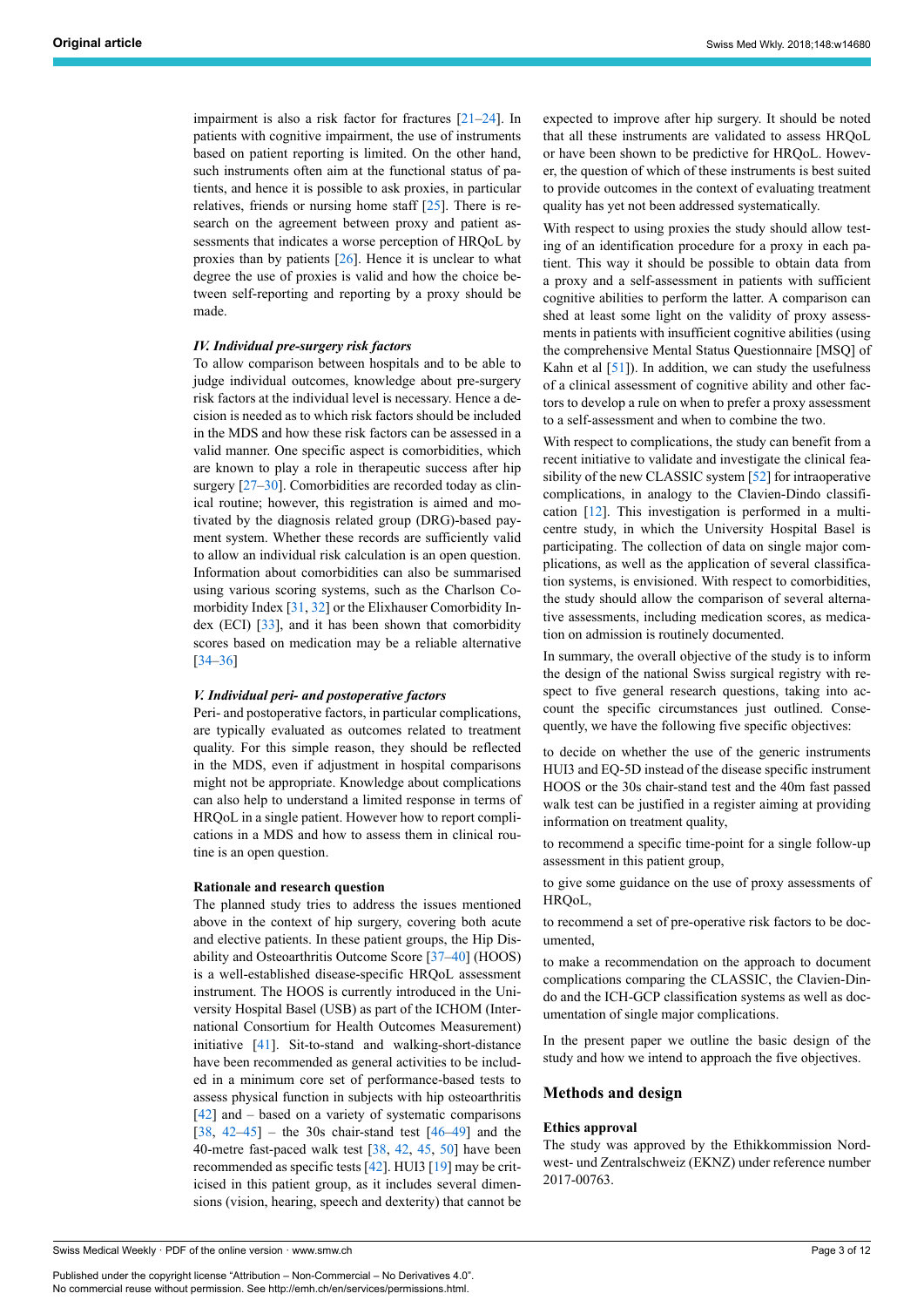#### **Design**

This study is designed as a longitudinal observational multicentre study. All patients suffering from a femoral neck fracture or from arthritis of the hip joint with indication for partial or total prosthetic joint replacement surgery will be offered participation. The study is based on combining routine data from clinical standard practice with specifically documented data to be reported by the treating clinician or by data collected in cooperation with the patient based on questionnaires and two functional tests. Data will be collected at baseline, during hospitalisation / at discharge and at three routine follow-up visits. All patients will additionally be asked to name a person to serve as a proxy for the assessment of the proxy-perceived HRQoL.

#### **Study population and recruitment**

Recruitment started on 15 January 2018. Inclusion and exclusion criteria are summarised in [table 2.](#page-3-0) Refusal of study participation by the designated proxy is not an exclusion criterion for the index patient.

Patients with chronic pathologies and an indication for surgery due to arthritis of the hip joint will be consecutively recruited from the outpatient clinics by the project leaders or their delegates. In cases of screening failures, the reasons for noninclusion will be documented. For the diagnosis of arthritis of the hip joint, a conventional anteroposterior view of the pelvis and an axial view of the affected hip joint are prerequisite. In the presence of relevant symptoms, clinical limitation in the range of movement and/or visible changes in the x-rays following the American College of Rheumatology classification [\[53](#page-9-4)], the possibility of prosthetic joint replacement will be discussed with the patient, including a discussion of potential alternatives and possible complications. If the patient consents to hip replacement surgery she/he will be informed about the study and asked to participate.

Patients with acute pathologies (femoral neck fracture) will be consecutively recruited via the emergency departments of the participating centres by the project leaders or their delegates. For the diagnosis of a femoral neck fracture a

<span id="page-3-0"></span>**Table 2:** Inclusion and exclusion criteria for the MIDAS study.

| <b>Table 2:</b> Inclusion and exclusion criteria for the MIDAS study. |                                                                                                                                                                                                                                                                             |  |  |  |
|-----------------------------------------------------------------------|-----------------------------------------------------------------------------------------------------------------------------------------------------------------------------------------------------------------------------------------------------------------------------|--|--|--|
| Inclusion cri-<br>teria                                               | Presentation at one of the participating centres with<br>one of the following pathologies:<br>• Femoral neck fracture with indication for partial or<br>total hip replacement<br>• Arthritis of the hip joint with indication for pros-<br>thetic joint replacement surgery |  |  |  |
|                                                                       | Age ≥18 years                                                                                                                                                                                                                                                               |  |  |  |
|                                                                       | Written informed consent by the patient or a legal rep-<br>resentative                                                                                                                                                                                                      |  |  |  |
|                                                                       | Exclusion cri- Refusal of standard treatment                                                                                                                                                                                                                                |  |  |  |
| teria                                                                 | Refusal of study participation                                                                                                                                                                                                                                              |  |  |  |
|                                                                       | Patients not intending to perform routine follow-up vis-<br>its at the participating hospitals (e.g., if coming from<br>abroad)                                                                                                                                             |  |  |  |
|                                                                       | Known or newly diagnosed malignancy                                                                                                                                                                                                                                         |  |  |  |
|                                                                       | Palliative care situation                                                                                                                                                                                                                                                   |  |  |  |
|                                                                       | Participation during the last 3 months in an interven-<br>tional clinical trial potentially interacting with the aims<br>of the current study (e.g., trials in musculoskeletal /<br>rheumatologic disease, drug trials influencing the<br>quality of life, etc.)            |  |  |  |
|                                                                       | Foreign language patients for whom it is unrealistic to<br>obtain the patient-reported outcomes in spite of assis-<br>tance by a study nurse                                                                                                                                |  |  |  |

conventional anteroposterior view of the pelvis and an axial view of the affected hip joint are prerequisite. If these examinations verify the presence of a femoral neck fracture, an indication for surgical treatment has to be posed following current practice. Patients are informed about the therapeutic options, the recommendation of surgical treatment with joint preservation or use of a partial or total hip replacement depending on patient age and demand, as well as about the potential complications of the treatment options. If the patient consents to joint replacement surgery she/he will be informed about the study and asked to participate.

A relevant proportion of patients in this study may suffer from dementia or cognitive impairment of various degrees without having a specifically appointed legal guardian or legal representative. These patients will not be excluded from the study. If capability is questionable, or if there is proof of incapability but the patient gives assent to the participation in the study, proxies as described in Article 378 Swiss civil code [[54\]](#page-9-5) will be contacted to give informed consent

In both patient groups, all patients willing to participate are asked to name a proxy. Proxies will be equally informed about the study and asked for informed consent. To facilitate the data collection, proxies will be asked for telephone or email contact information to complete the questionnaires in case they do not accompany the patient to visits.

#### **Study variables**

All patient-related variables to be collected are summarised in [table 3](#page-4-0), together with information on the mode and the time–point of collection. Additional information on some of the instruments / classification systems used is provided in [table 4.](#page-5-0) For the ECI, HUI3, EQ-5D and HOOS, all single items will be recorded. Patients will be asked to fill in all questionnaires on their own, but they may ask the study nurse for assistance. The patient-reported outcomes collected at baseline will refer to the pre-fracture status in the patients with an acute fracture. For the housing situation, the following graduation is used:

- independently at home
- at home with occasional professional/familiar support
- at home with regular professional/familiar support (maximum 2/week)
- at home with daily professional/familiar support (once or twice per day)
- at home with constant professional/familiar support (three times per day, in-house nursing)
- institutionalised (level of assisted accommodation)
- institutionalised (level of minor support like meals, logistics, activities)
- institutionalised (dependent)

The family status will be based on the following categories: living alone; living together with a partner; living together with other family members; living together with partner and other family members. Patient satisfaction will be addressed by two questions as suggested by Hamilton et al. [\[57](#page-9-6)].

Swiss Medical Weekly · PDF of the online version · www.smw.ch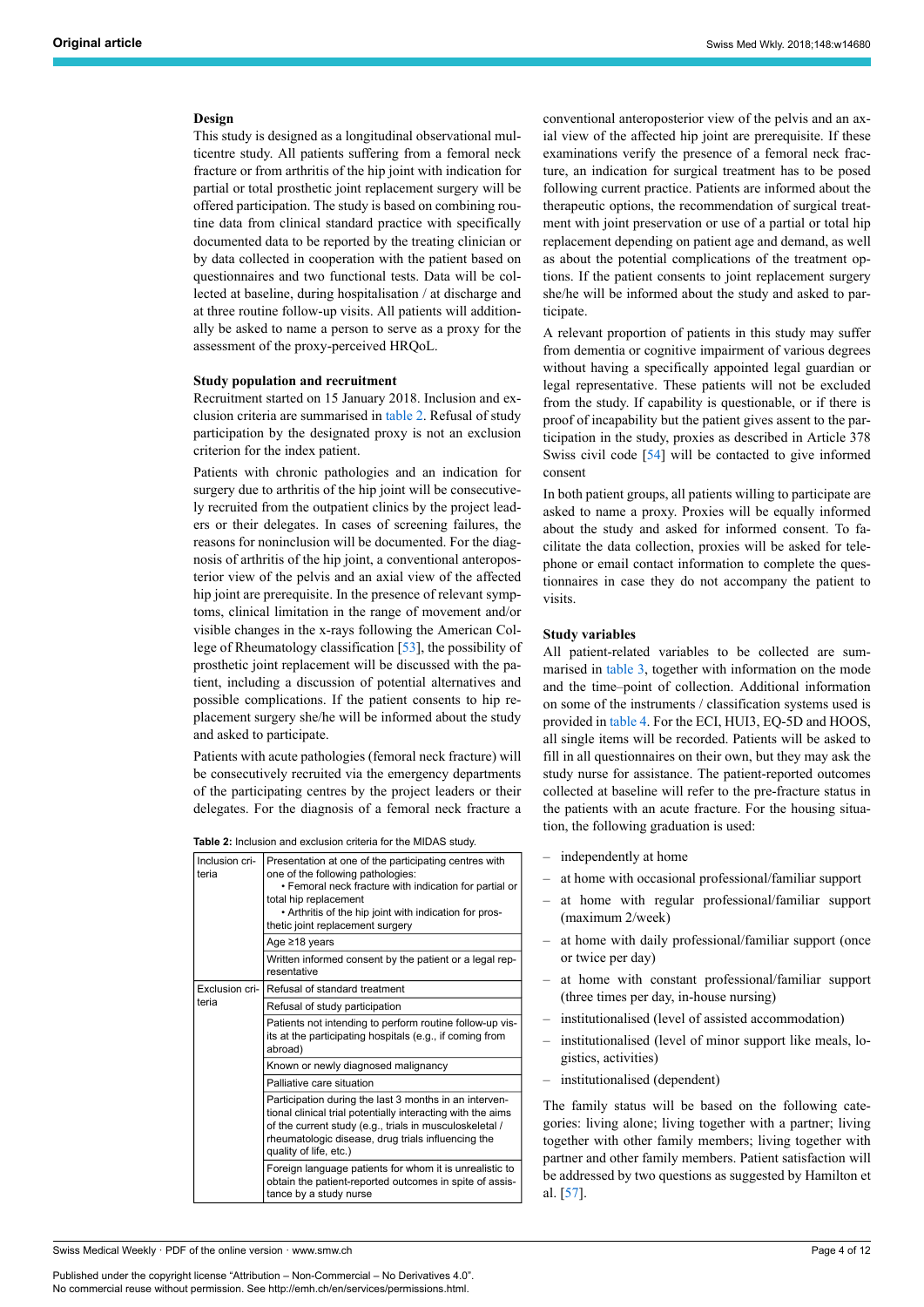Proxies will be asked for their level of education and their proximity to the patient using the following classification: living together with the proxy; daily contact with the proxy; weekly contact; less than weekly contact. Proxies will be approached by the study nurse at baseline and at one randomly selected follow-up visit to provide data on the HRQoL measures. In the case of difficulties in obtaining information about patient characteristics, the proxies will be involved, too.

The following implant characteristics will be documented: implant type and size (shaft and cup); fixation technique (cemented vs pressfit). However, it should be noted that no comparisons between implant types or implant characteristics are planned, as this is beyond the scope of this study. Such comparisons require a large-scale registry.

#### **Analytical strategy**

We will start with an initial data analysis. Distributions of all variables and associations among the outcome measures will be visualised and described by sample statistics and correlation coefficients. Loss to follow up, refusal to fill

<span id="page-4-0"></span>**Table 3:** Patient-related variables to be collected with mode of collection and time-points.

out a questionnaire or to perform a functional test, and nonresponse at the item level will be described with respect to the amount and the relation to patient characteristics and time.

All analyses performed will be subjected to several sensitivity analyses. These are outlined in appendix 1.

Several research questions require analysis of the (unadjusted or adjusted) effect of single covariates on scores / change in scores. We will in general perform the following steps to improve comparability across outcomes and covariates: (1) all outcomes are standardised to a population standard deviation of 1; (2) the effect of continuous or ordinal factors is reported with respect to the difference between the 90th percentile and the 10th percentile.

#### *Research question I*

We approach the comparison of the instruments by investigating statistical properties of scores derived from these instruments. In order to make a fair comparison, we have to address three basic issues. (1) Which scores do we want to derive from the instruments? (2) How should we assess

| Variable                                                                                  | Mode of data collection | <b>Time-points</b>          |
|-------------------------------------------------------------------------------------------|-------------------------|-----------------------------|
| <b>Patient characteristics</b>                                                            |                         |                             |
| Date of hospitalisation                                                                   | PR                      | B                           |
| Main diagnosis (ICD-10) [13]                                                              | <b>PR</b>               | B                           |
| Age at surgery, gender                                                                    | <b>PR</b>               | B                           |
| Education                                                                                 | SN                      | в                           |
| Body mass index                                                                           | SN                      | B                           |
| Substance utilisation (nicotine, alcohol, drugs)                                          | SN                      | B                           |
| Housing situation and family status                                                       | SN                      | B.F                         |
| Use of walking aids                                                                       | SN                      | B, F                        |
| Distance to hospital                                                                      | SN                      | B                           |
| Elixhauser Comorbidity Index (ECI) [33]                                                   | TC                      | B                           |
| ASA score [55]                                                                            | <b>TC</b>               | B                           |
| Cognitive status (Mental Status Questionnaire) [51]                                       | <b>TC</b>               | B                           |
| Do-not-resuscitate orders                                                                 | <b>TC</b>               | B                           |
| Medication on admission (ATC codes) [56]                                                  | AU                      | B                           |
| Comorbidities [13] (ICD-10)                                                               | AU                      | B                           |
| Surgery-/hospitalisation-related variables                                                |                         |                             |
| Implant characteristics                                                                   | TC                      | D                           |
| Date of intervention, date of discharge, length of hospital stay                          | <b>PR</b>               | D                           |
| Major complications: bleeding, infection, dislocation, fractures, and systemic treatment. | <b>PR</b>               | D                           |
| Complications: CLASSIC [52], ICH scoring [11], Clavien Dindo [12]                         | <b>TC</b>               | D                           |
| Discharge destination                                                                     | <b>TC</b>               | D                           |
| Adverse events                                                                            | TC                      | D                           |
| Outcome and follow-up data                                                                |                         |                             |
| Health Utility Index Mark 3 (HUI3) [19]                                                   | SN                      | B.F                         |
| Euro-Qol-5D (EQ-5D) [16]                                                                  | SN                      | B, F                        |
| Hip Disability and Osteoarthritis Outcome Score (HOOS) [39, 40]                           | SN                      | B, F                        |
| 30 s sit-to-stand test [42]                                                               | SN                      | $B^{\star}$ , $F^{\dagger}$ |
| 40 m fast-paced walk test [42]                                                            | SN                      | $B^{\star}$ , $F^{\dagger}$ |
| Exposure to physiotherapy since last visit                                                | SN                      | F                           |
| End of inpatient rehabilitation                                                           | SN                      | F                           |
| Patient satisfaction [57]                                                                 | SN                      | D,F                         |
| Living status/date of death                                                               | SN                      | F                           |
| Adverse events [11]                                                                       | <b>TC</b>               | F                           |
| Major complications: Infections, dislocation, fractures and systemic treatment            | <b>TC</b>               | F                           |
| Complications: ICH scoring, Clavien-Dindo                                                 | <b>TC</b>               | Ë                           |

ASA = American Society of Anesthesiologists; ATC = anatomical-therapeutic-chemical, AU = data extracted automatically from the patient records; B = baseline; D = discharge; F = follow-up visits; ICD = International Classification of Diseases; ICH = International Conference on Harmonisation; PR = data extracted manually from the patient records by the study nurse; SN = data collected by the study nurse in cooperation with the patient; TC = data to be provided by the treating clinician \* Only in patients undergoing elective surgery † At one randomly selected follow-up visit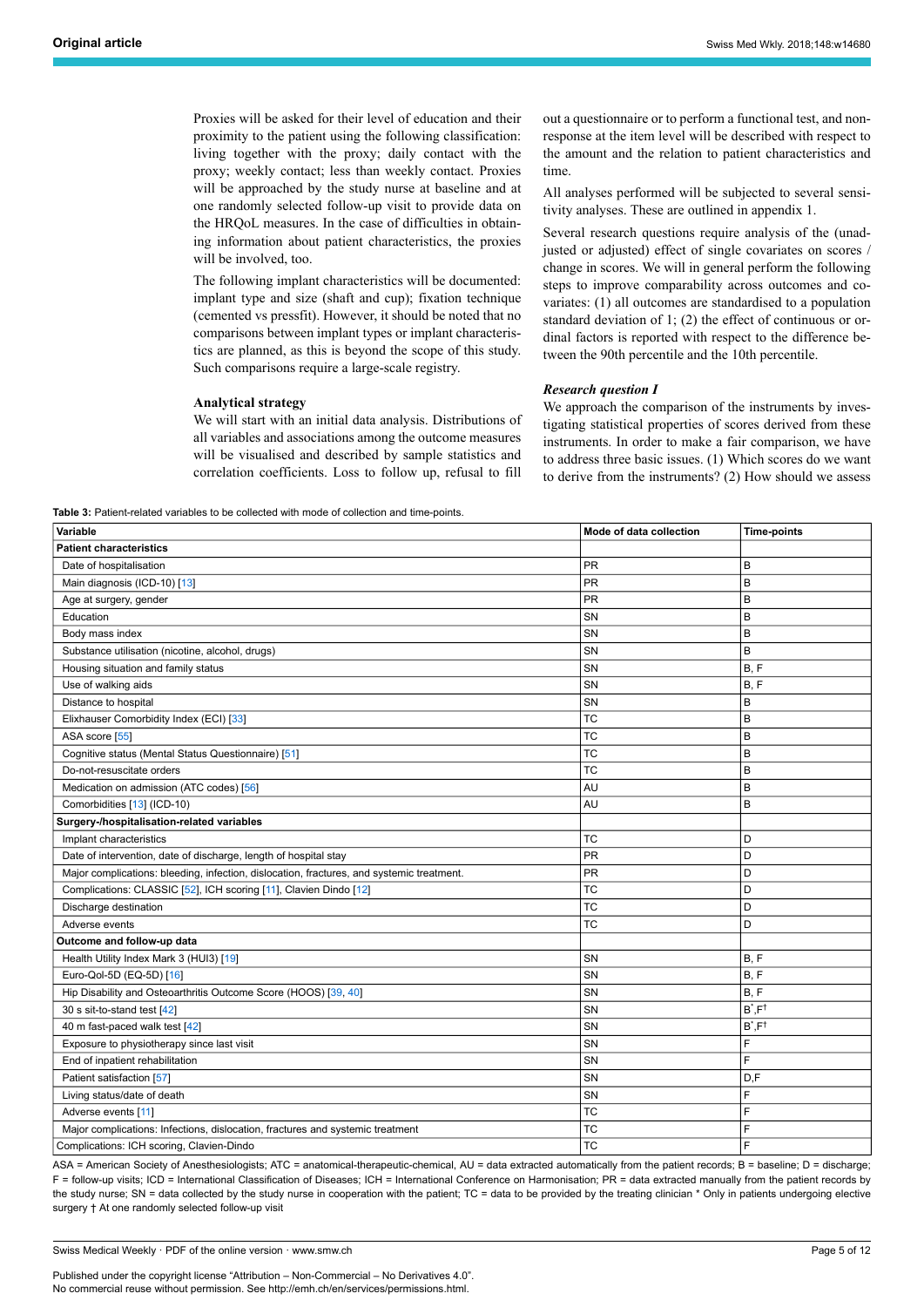the suitability of each score to assess treatment quality? (3) How should we make the comparison?

1. Which scores do we want to derive from the instruments?

The two generic instruments directly provide summary scores. To focus HUI3 on the dimensions of interest, we will also consider a HUI3-subindex based on the dimensions ambulation, emotion, cognition, and pain. To investigate a potential gain in combining the two generic instruments, we will also consider combined scores based on HUI3/EQ-5D and HUI3-subindex/ EQ-5D. The HOOS does not directly provide a summary score, and we will use a principal component analysis to combine the fives subscores. Both functional tests provide a score directly, but we will also consider the combination of both tests, as well as a combination with all HOOS subscores. In addition, the HOOS pain subscore and the HUI3 pain subscore will be compared directly.

2. How should we assess the suitability of each score to assess treatment quality?

There is no gold standard for the measurement of treatment quality. Hence we cannot just consider the correlation of each score with some treatment quality score. To assess the ability of a score to reflect the quality of treatment, we pursue the following idea: a good measure of treatment quality should be sensitive to (all) known factors influencing treatment success and should reflect these factors in a whole as good as possible. Consequently,  $R^2$ -values when fitting a model with a selection of such factors as covariates and the change from baseline in the score as outcome will serve as the main source of information about a score's ability to reflect treatment quality. Factors to be considered as "known" factors with influence on treatment success are all pre-surgery risk factors (cf. RQ IV), all complications (cf. RQ V), the two patient groups, patient satisfaction, length of hospital stay and the baseline score. Complications and patient satisfaction will be handled as time varying covariates allowing only influencing subsequent outcomes.

3. How should we make the comparison?

To address the question of whether generic instruments can replace disease specific instruments or functional tests, we have to demonstrate that (some of) the scores based on generic instruments are not inferior to the scores based on disease specific instruments or functional measures. Consequently, we have to agree in advance on a noninferiority boundary, i.e. which decrease in  $\mathbb{R}^2$  we are willing to accept as being not relevant. We regard a relative decrease by 20% as acceptable.

These comparisons should also result in a recommendation for one score to be used as primary outcome for the other research questions.

In secondary analyses we will perform the same analyses for the time-point specific scores and investigate the association of single factors with the various scores. In addition, we will consider those scales with a well-established minimal clinically important difference (MCID) and compare the agreement in the decision to have a change above or below the MCID [[58,](#page-9-9) [59\]](#page-9-10). In patients with acute fracture, we will also investigate the agreement with respect to return to the pre-fracture status. This will be approached by

<span id="page-5-0"></span>**Table 4:** Overview of the instruments and classification systems used.

| <b>CLASSIC</b>   | A general system for the classification of intraoperative complications proposed by Rosenthal et al [52]. It uses the following grading system:<br>Grade 0: No deviation from the ideal intraoperative course<br>Grade 1: Any deviation from the ideal intraoperative course without the need of any additional treatment or intervention<br>Grade 2: Any deviation from the ideal intraoperative course with the need of any additional treatment or intervention not life-threatening and not leading<br>to permanent disability<br>Grade 3: Any deviation from the ideal intraoperative course with the need of any additional treatment or intervention life-threatening and/or leading to<br>permanent disability<br>Grade 4: Any deviation from the ideal intraoperative course with death of the patient                                                                                                                                                                                                                                                                                                                                                                                                                                            |
|------------------|------------------------------------------------------------------------------------------------------------------------------------------------------------------------------------------------------------------------------------------------------------------------------------------------------------------------------------------------------------------------------------------------------------------------------------------------------------------------------------------------------------------------------------------------------------------------------------------------------------------------------------------------------------------------------------------------------------------------------------------------------------------------------------------------------------------------------------------------------------------------------------------------------------------------------------------------------------------------------------------------------------------------------------------------------------------------------------------------------------------------------------------------------------------------------------------------------------------------------------------------------------|
| Clavien-Dindo    | A general system for the classification of surgical complications suggested by Dindo et al. [12]. It uses the following grading system:<br>Grade I: Any deviation from the normal postoperative course without the need for pharmacological treatment or surgical, endoscopic and radiological in-<br>terventions. Allowed therapeutic regimens are: drugs as antiemetics, antipyretics, analgesics and diuretics, electrolytes, and physiotherapy. This grade<br>also includes wound infections opened at the bedside.<br>Grade II: Requiring pharmacological treatment with drugs other than those allowed for grade I complications. Blood transfusions and total parenteral nu-<br>trition are also included<br>Grade III: Requiring surgical, endoscopic or radiological intervention<br>Grade IIIa: Intervention not under general anaesthesia<br>Grade IIIb: Intervention under general anaesthesia<br>Grade IV: Life-threatening complication (including CNS complications) requiring IC/ICU management<br>Grade Iva: Single organ dysfunction (including dialysis)<br>Grade IVb: Multiorgan dysfunction<br>Grade V: Death of a patient<br>An additional suffix d indicates that the patient suffers from a complication at the time of discharge. |
| EQ-5D            | The EQ-5D [16] has been developed by the EuroQol group. It consists of five items addressing mobility, self-care, usual activities, pain/discomfort, and<br>anxiety/depression, each to be answered on a five-point Lickert scale.                                                                                                                                                                                                                                                                                                                                                                                                                                                                                                                                                                                                                                                                                                                                                                                                                                                                                                                                                                                                                         |
| <b>HOOS</b>      | The Hip disability and Osteoarthritis Outcome Score (HOOS) [37] consists of five subscales; pain (10 items), other symptoms (5 items), Function in dai-<br>ly living (ADL, 17 items), function in sport and recreation (4 items) and hip related quality of life (4 items). All items are answered on a five-point Likert<br>scale. A score is calculated for each subscale.                                                                                                                                                                                                                                                                                                                                                                                                                                                                                                                                                                                                                                                                                                                                                                                                                                                                               |
| ICH scoring      | The adverse event scoring according to ICH [11] uses a three level scale: no event – adverse event/reaction – severe adverse event/reaction                                                                                                                                                                                                                                                                                                                                                                                                                                                                                                                                                                                                                                                                                                                                                                                                                                                                                                                                                                                                                                                                                                                |
| HU <sub>13</sub> | The Health Utility Index Version 3 (HUI3) [19] addresses eight attributes vision (2 items), hearing (2 items), speech (2 items), ambulation (1 item), dex-<br>terity (1 item), emotion (1 item), cognition (2 items), and pain (1 item). Each item has between 4 and 6 response possibilities. For each attribute a classi-<br>fication on a 4, 5, or 6-point scale is computed. These values can be combined to a general health utility.                                                                                                                                                                                                                                                                                                                                                                                                                                                                                                                                                                                                                                                                                                                                                                                                                 |
| <b>MSQ</b>       | The Mental Status Questionnaire (MSQ) [51] provides a brief description of cognitive functioning. It consists of ten questions and counts the number of<br>correct answers.                                                                                                                                                                                                                                                                                                                                                                                                                                                                                                                                                                                                                                                                                                                                                                                                                                                                                                                                                                                                                                                                                |
|                  | ICH = International Conference on Harmonisation                                                                                                                                                                                                                                                                                                                                                                                                                                                                                                                                                                                                                                                                                                                                                                                                                                                                                                                                                                                                                                                                                                                                                                                                            |

Swiss Medical Weekly · PDF of the online version · www.smw.ch

Published under the copyright license "Attribution – Non-Commercial – No Derivatives 4.0". No commercial reuse without permission. See http://emh.ch/en/services/permissions.html.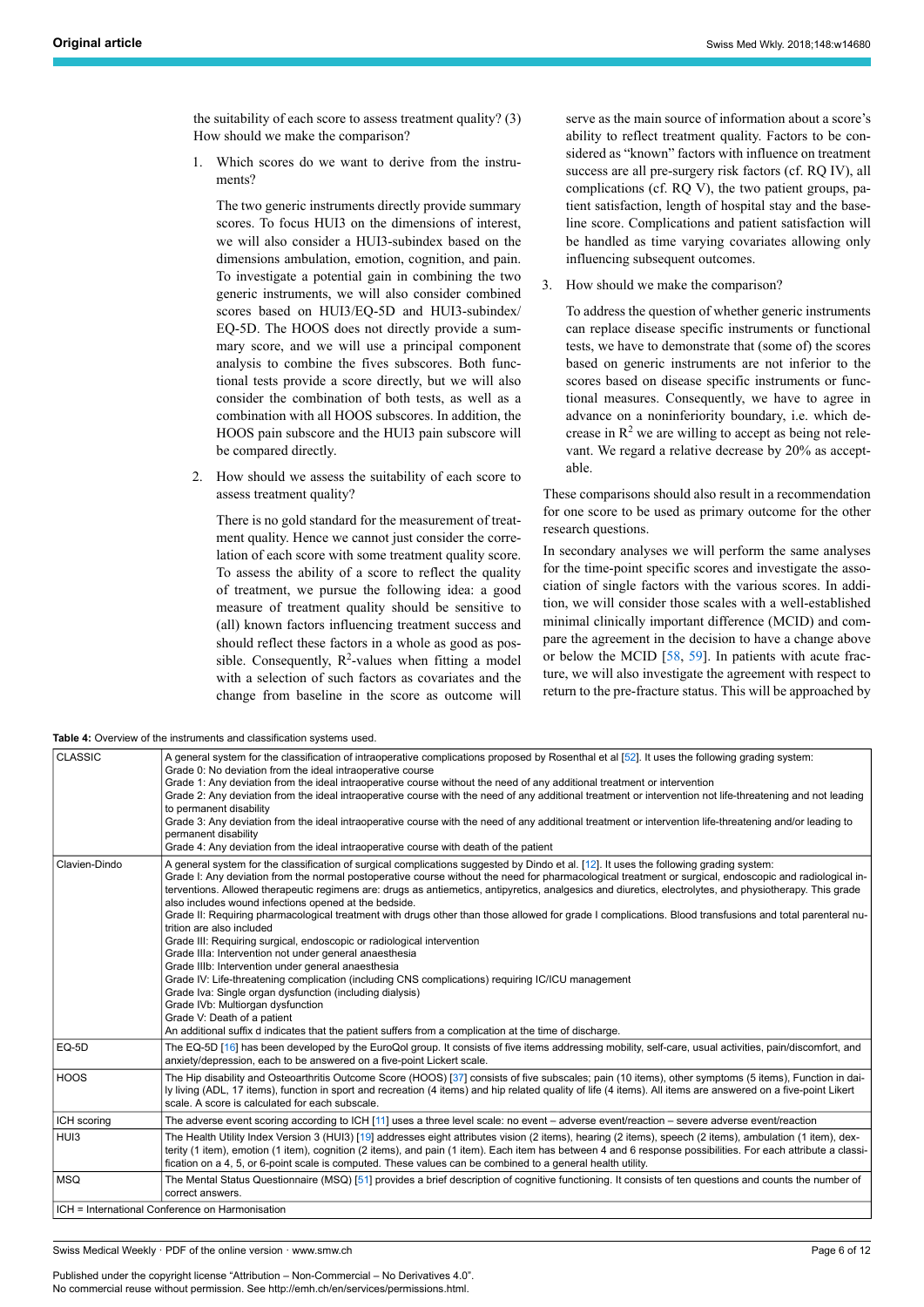calculation of pairwise kappa coefficients. In order to understand whether different instruments may by sensitive to a different degree to differences in different parts of the underlying scale (e.g., in low performing or high performing patients) we will perform a non-linear, pairwise regression calibration.

#### *Research question II*

We regard a fixed time-point to be suitable for a follow up, if the majority of the patients have reached their final level of HRQoL, as this is the level most essential for the patients. Choosing earlier time-points would give an incomplete picture. In addition, we wish to identify the earliest time-point satisfying this condition in order to avoid disturbances by the natural aging of the patient and to maximise response rates. Consequently, we will approach this question by fitting a random effects growth curve model with individual-specific parameters for the growth curve to the time-specific scores of the primary outcome. Based on the estimated distribution of these parameters, we will determine the time-point at which 75% of the patients have reached a stable level. The starting model will be a change point model with a quadratic increase until an individualspecific time-point at which the scores remain constant is reached. If visual inspection of the empirical growth curves suggests another common shape of the curves, the model will be adapted accordingly. Also, the definition of the optimal time-point may be changed accordingly: If many patients already start to deteriorate within the follow-up period, we will aim at the time-point when 75% of the patients have passed the maximum. If many patients do not reach a stable level within the follow-up period, we will aim at the time-point when 75% of the patients have reached the median final change from baseline.

In order to be able to determine such a time-point, it may be a drawback to use the regular follow-up time-points of 3, 6 and 12 months used routinely in the participating hospitals. During the study we will introduce some variation in these time-points by randomising each patient to one of the nine following time-point patterns: 2, 5 and 9 months; 2, 6 and 10 months; 2, 6 and 12 months; 3, 6 and 9 months; 3, 6 and 10 months; 3, 6 and 12 months; 3, 7 and 11 months; 3, 7 and 12 months; 4, 8 and 12 months.

#### *Research question III*

In order to make recommendations about the use of proxy assessments, two basic questions have to be addressed. (1) Are proxy assessments sufficiently close to self-assessments? (2) When should we prefer proxy-assessments over self-assessments?

1. Are proxy assessments sufficiently close to self-assessments?

We have to consider the distribution of the differences in the primary outcome between proxy and self-assessments, which we will describe as histograms and limits of agreement.

2. When should we prefer proxy-assessments over selfassessments?

We will use regression models to develop a rule to predict raw or absolute differences. If we are able to identify a rule that predicts an absolute difference of more than 0.25 SD of the outcome measure in more than 5% of the patients, we will recommend using this rule in future. The factors to be considered as potential predictors for large differences are the clinical assessment of cognitive ability (MSQ), age, gender, and educational level of the patient and of the proxy, and proximity of the proxy to the patient. Additional analyses will depict agreement at the item level [\[60](#page-9-11)].

#### *Research question IV*

Preoperative risk factors should be included in the registry if they can be used for case-mix adjustments. Such factors should be predictive for the outcome and potentially varying in distribution across hospitals. Consequently, we will study the effect of single risk factors as well as groups of risk factors with respect to their ability to predict (changes in) the primary outcome. We will also develop a suggestion for a minimal set of relevant risk factors using the Lasso [\[61](#page-9-12)]. As single risk factors we will consider age, gender, education, distance to hospital, family status, housing situation, body mass index (BMI), substance abuse, baseline impairment in visual abilities (according to HUI3), MSQ, baseline HRQoL measurements and baseline values of functional tests. Note that many of these risk factors enter existing risk scoring models for morbidity/mortality in hip fracture patients [\[62](#page-9-13)]. With respect to comorbidities we will consider several alternatives for incorporation: the single comorbidities collected routinely as well as by the treating clinician, the ECI, the American Society of Anesthesiologists (ASA) score, single comorbidities identified from the medication and a medication score. The latter will be defined after inspection of the distribution of the ATC codes following principles outlined in the literature [\[63](#page-9-14), [64](#page-9-4)]. The variation of the distribution across the participating hospitals will be described, too.

#### *Research question V*

Taking into account that complications have to be part of a minimal data set in any case, we focus on the question of which single complications/complication classifications should be covered. If a complication does not affect the primary outcome, this is an argument to include it. If a complication affects the primary outcome, but this effect is covered already by a classification system, it may be omitted. Hence in a first step we will determine the complications/complication classifications with limited effect on the primary outcome. In a second step, we will determine among those with an effect a parsimonious subset with sufficient prediction of the primary outcome. The statistical criterion for a limited effect is an adjusted  $\mathbb{R}^2$  value less than 10%. The criterion for sufficient prediction is a reduction in adjusted  $R^2$  less than 10% compared to a full model with all complications/classification systems.

For each research question, details of the statistical analyses including the handling of missing values, drop outs and death, the choice of transformations, and model checks to be performed will be fixed in corresponding statistical analysis plans.

#### *Sample size considerations*

We expect to be able to recruit 300 patients in this study and expect a drop-out rate of 10% at each follow up visit based on experience from previous studies. Power consid-

Published under the copyright license "Attribution – Non-Commercial – No Derivatives 4.0". No commercial reuse without permission. See http://emh.ch/en/services/permissions.html.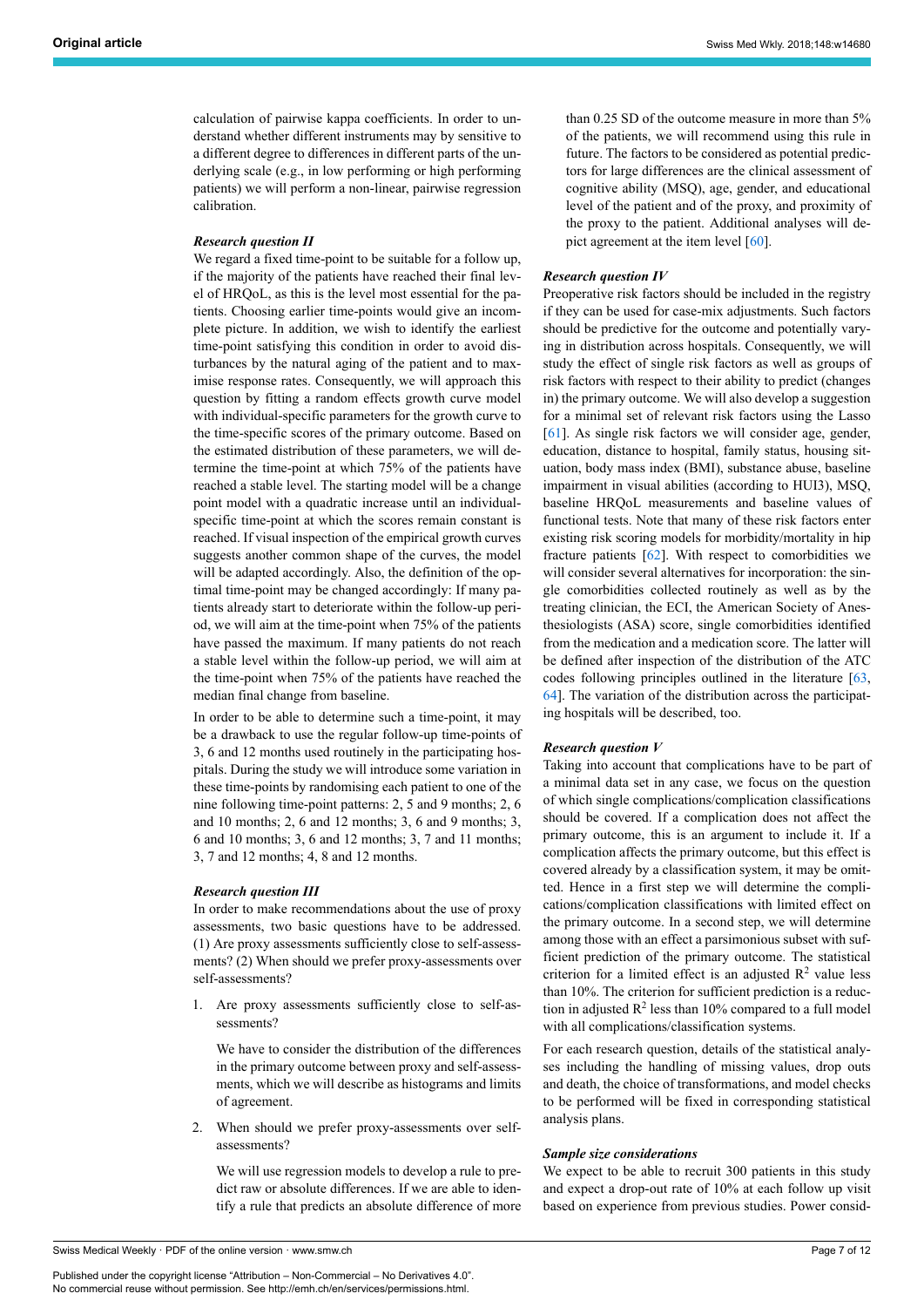erations for the different research questions are presented in appendix 2, and suggest sufficient power to address each of the five objectives.

#### **Discussion**

To the best of our knowledge, this is the first study explicitly addressing in an empirical manner questions about the design of a national surgical registry. We try to address some questions of central relevance, in particular the use of PROMs to measure HRQoL. The use of PROMs in longitudinal follow-up is still not very common in surgical registries, which typically focus on complication and readmission rates  $[3, 4]$  $[3, 4]$  $[3, 4]$  $[3, 4]$  $[3, 4]$ . However, information on long term follow-up in terms of HRQoL is essential for many reasons. Hence we hope that the results of the study on the choice of instruments and timing of a single follow-up measurement will also inspire other registries to take this step forward. In our opinion this can be a useful addition to following general recommendations on how to build up a surgical registry and can, in particular, help to inform the recommended consensus process to agree on a minimal data set  $[10]$  $[10]$ .

The aim of our study is to support the design of a nationwide cross-disciplinary surgical registry. Consequently, we aimed to design the study in a way mimicking the envisioned data collection process. For example, we decided to ask the patients to fill in all questionnaires on their own with limited assistance, reflecting the situation to be expected in the future. In a pure research context, it would be advisable to offer more assistance. In some points we were forced to deviate from the envisioned process, such as when collecting data at three time-points or when asking all patients to name a proxy. This was necessary to address the research questions of interest.

One crucial point in designing the Swiss surgical registry will be the definition of the population. In designing this study we followed the traditional approach of including all patients who undergo surgery. However, surgical departments are often also responsible for counselling patients about the choice between surgical and nonsurgical treatment, and the adequateness of this counselling is part of their therapy quality. Hence it would be desirable to include in the registry all patients approaching a surgical department with surgical treatment as one option, or to include all patients with a diagnosis associated with surgical treatment options [[65\]](#page-9-15).

<span id="page-7-3"></span><span id="page-7-2"></span><span id="page-7-1"></span><span id="page-7-0"></span>The proposed study is a multi-purpose study in the sense that it allows five logically independent research questions to be addressed. We expect that the study will actually allow us also to address further research questions not directly related to the design of the Swiss surgical registry. For example, the simultaneous filling in of three questionnaires related to HRQoL, the performance of two functional tests and information on patient satisfaction allows us to investigate dimensionality and interindividual variability of the course of hip surgery patients 1 year after surgery, and to study the conceptual overlap between instruments using canonical correlations. This may even allow us to develop new short instruments covering the information provided by all these instruments. The comprehensive collection of data on pre- and perioperative factors as well as on outcomes allows us to investigate the interrelation. We have also to expect that during our study some of the measures we assess will start to be collected routinely at some centres as part of their internal quality control, and this may be based on new techniques, such as use of tablets. This may give us additional opportunities to study the impact of data collection conditions on the data obtained.

Our study suffers from some limitations. First of all, we only cover elective and acute hip surgery, whereas the Swiss registry should cover all surgical disciplines. Some of our results, such as the relation between proxy- and selfassessment, may be generalisable to other patient groups. However, questions such as the optimal timing and choice of instruments have to be addressed separately for different patient groups. We have also to expect that the two patient groups differ in their typical trajectories. We implicitly assume that these differences are of a quantitative nature and can be fully explained by considering group membership and patient characteristics as covariates. However, we cannot exclude that the answers to our research questions are indeed different for the two patient groups. Furthermore, at some points we were forced to deviate from the envisioned data collection process in order to address the research question of interest. In general, the central question of how to select from several (valid or surrogate-like) instruments the one best assessing treatment quality is somewhat out of the scope of traditional research on HRQoL and the analytical approach chosen may be suboptimal. In particular, we lack an established frame to choose noninferiority margins. Finally, we are still negotiating the participation of several centres, but we have to expect that research-oriented centres will be overrepresented such that we cannot correctly assess the inter-centre variation to be expected in the national registry.

#### **Acknowledgements**

We are truly grateful for the support by Prof. Michael Heberer, who initially had the idea of the study; we furthermore thank all members of the clinical research team of the University Hospital Basel: Ilona Ahlborn, Florian Burckhardt, Celine Bürgi and Anna Padiyath for the realisation of data collection tools and critical revisions of the protocol, as well as adjumed.net for the design of a highly functional database.

#### **Disclosure statement**

No financial support and no other potential conflict of interest relevant to this article was reported.

#### **References**

- 1 Delaunay C. Registries in orthopaedics. Orthop Traumatol Surg Res. 2015;101(1, Suppl):S69–75. doi: [http://dx.doi.org/10.1016/j.ot](http://dx.doi.org/10.1016/j.otsr.2014.06.029)[sr.2014.06.029](http://dx.doi.org/10.1016/j.otsr.2014.06.029). [PubMed](http://www.ncbi.nlm.nih.gov/entrez/query.fcgi?cmd=Retrieve&db=PubMed&list_uids=25553603&dopt=Abstract).
- 2 Niederländer C, Wahlster P, Kriza C, Kolominsky-Rabas P. Registries of implantable medical devices in Europe. Health Policy. 2013;113(1-2):20–37. doi: [http://dx.doi.org/10.1016/j.health](http://dx.doi.org/10.1016/j.healthpol.2013.08.008)[pol.2013.08.008](http://dx.doi.org/10.1016/j.healthpol.2013.08.008). [PubMed.](http://www.ncbi.nlm.nih.gov/entrez/query.fcgi?cmd=Retrieve&db=PubMed&list_uids=24075007&dopt=Abstract)
- 3 Pugely AJ, Martin CT, Harwood J, Ong KL, Bozic KJ, Callaghan JJ. Database and Registry Research in Orthopaedic Surgery: Part 2: Clinical Registry Data. J Bone Joint Surg Am. 2015;97(21):1799–808. doi: <http://dx.doi.org/10.2106/JBJS.O.00134>. [PubMed.](http://www.ncbi.nlm.nih.gov/entrez/query.fcgi?cmd=Retrieve&db=PubMed&list_uids=26537168&dopt=Abstract)
- 4 Alluri RK, Leland H, Heckmann N. Surgical research using national databases. Ann Transl Med. 2016;4(20):393. doi: [http://dx.doi.org/](http://dx.doi.org/10.21037/atm.2016.10.49) [10.21037/atm.2016.10.49.](http://dx.doi.org/10.21037/atm.2016.10.49) [PubMed.](http://www.ncbi.nlm.nih.gov/entrez/query.fcgi?cmd=Retrieve&db=PubMed&list_uids=27867945&dopt=Abstract)
- 5 Dy CJ, Bumpass DB, Makhni EC, Bozic KJ; AAOS Washington Health Policy Fellowship. The Evolving Role of Clinical Registries: Existing Practices and Opportunities for Orthopaedic Surgeons. J Bone Joint Surg Am. 2016;98(2):. doi: <http://dx.doi.org/10.2106/JBJS.O.00494>. [PubMed](http://www.ncbi.nlm.nih.gov/entrez/query.fcgi?cmd=Retrieve&db=PubMed&list_uids=26791040&dopt=Abstract).
- 6 Sebastian AS. Database Research in Spine Surgery. Clin Spine Surg. 2016;29(10):427–9. doi: [http://dx.doi.org/10.1097/](http://dx.doi.org/10.1097/BSD.0000000000000464) [BSD.0000000000000464](http://dx.doi.org/10.1097/BSD.0000000000000464). [PubMed](http://www.ncbi.nlm.nih.gov/entrez/query.fcgi?cmd=Retrieve&db=PubMed&list_uids=27879504&dopt=Abstract).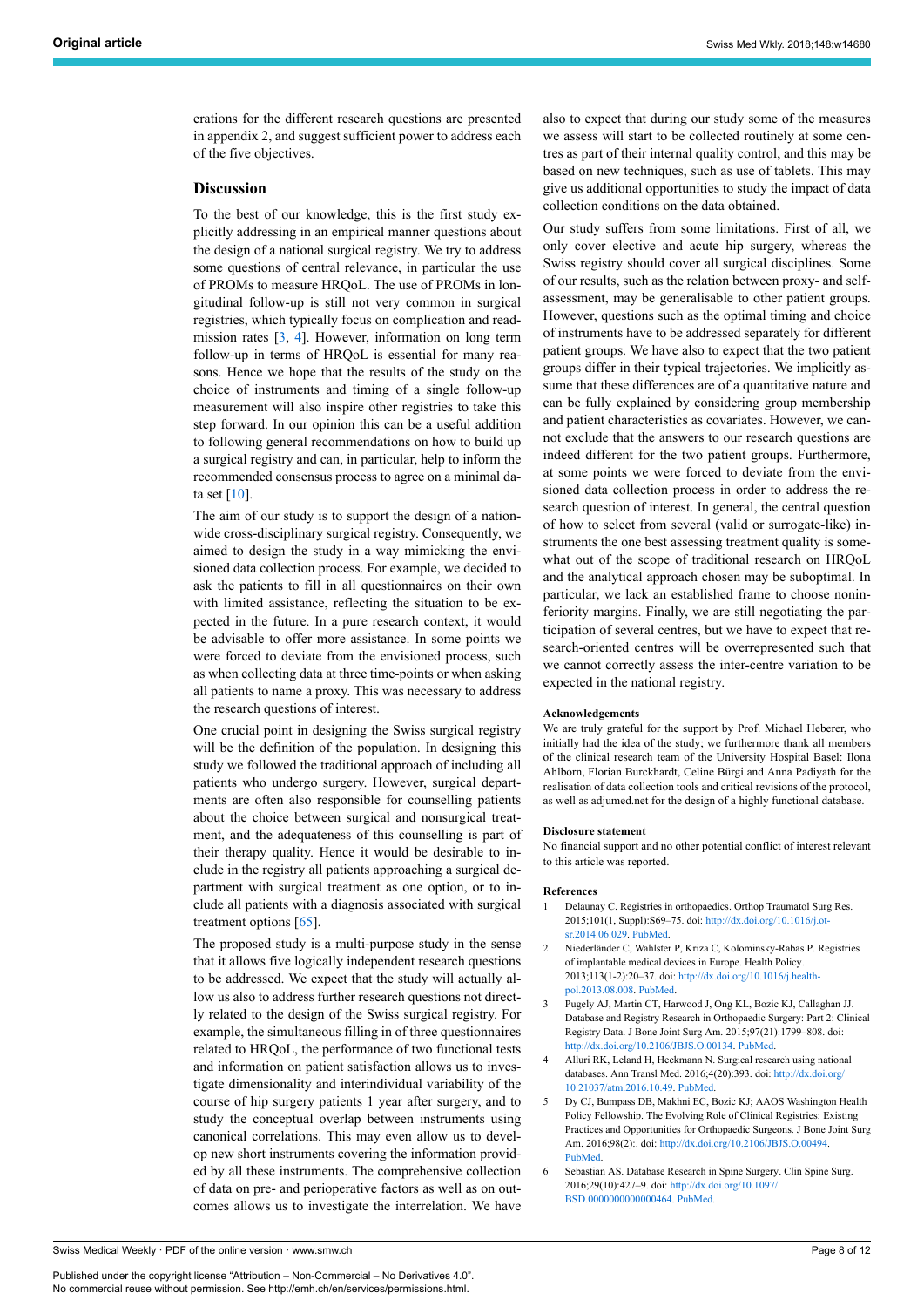- <span id="page-8-0"></span>Inacio MCS, Paxton EW, Dillon MT. Understanding Orthopaedic Registry Studies: A Comparison with Clinical Studies. J Bone Joint Surg Am. 2016;98(1):. doi: [http://dx.doi.org/10.2106/JBJS.N.01332.](http://dx.doi.org/10.2106/JBJS.N.01332) [PubMed.](http://www.ncbi.nlm.nih.gov/entrez/query.fcgi?cmd=Retrieve&db=PubMed&list_uids=26738910&dopt=Abstract)
- <span id="page-8-1"></span>8 Stey AM, Russell MM, Ko CY, Sacks GD, Dawes AJ, Gibbons MM. Clinical registries and quality measurement in surgery: a systematic review. Surgery. 2015;157(2):381–95. doi: [http://dx.doi.org/10.1016/](http://dx.doi.org/10.1016/j.surg.2014.08.097) [j.surg.2014.08.097](http://dx.doi.org/10.1016/j.surg.2014.08.097). [PubMed.](http://www.ncbi.nlm.nih.gov/entrez/query.fcgi?cmd=Retrieve&db=PubMed&list_uids=25616951&dopt=Abstract)
- <span id="page-8-2"></span>9 Hoffman RL, Bartlett EK, Medbery RL, Sakran JV, Morris JB, Kelz RR. Outcomes registries: an untapped resource for use in surgical education. J Surg Educ. 2015;72(2):264–70. doi: [http://dx.doi.org/10.1016/](http://dx.doi.org/10.1016/j.jsurg.2014.08.014) [j.jsurg.2014.08.014](http://dx.doi.org/10.1016/j.jsurg.2014.08.014). [PubMed.](http://www.ncbi.nlm.nih.gov/entrez/query.fcgi?cmd=Retrieve&db=PubMed&list_uids=25441260&dopt=Abstract)
- <span id="page-8-18"></span><span id="page-8-3"></span>10 Mandavia R, Knight A, Phillips J, Mossialos E, Littlejohns P, Schilder A. What are the essential features of a successful surgical registry? a systematic review. BMJ Open. 2017;7(9):. doi: [http://dx.doi.org/](http://dx.doi.org/10.1136/bmjopen-2017-017373) [10.1136/bmjopen-2017-017373](http://dx.doi.org/10.1136/bmjopen-2017-017373). [PubMed.](http://www.ncbi.nlm.nih.gov/entrez/query.fcgi?cmd=Retrieve&db=PubMed&list_uids=28947457&dopt=Abstract)
- <span id="page-8-19"></span><span id="page-8-4"></span>11 International Conference on Harmonisation of Technical Requirements for Registration of Pharmaceuticals for Human Use. ICH Harmonised Tripartite Guideline. Guideline for good clinical practice E6(R1)*.*
- <span id="page-8-5"></span>12 Dindo D, Demartines N, Clavien P-A. Classification of surgical complications: a new proposal with evaluation in a cohort of 6336 patients and results of a survey. Ann Surg. 2004;240(2):205–13. doi: [http://dx.doi.org/10.1097/01.sla.0000133083.54934.ae.](http://dx.doi.org/10.1097/01.sla.0000133083.54934.ae) [PubMed](http://www.ncbi.nlm.nih.gov/entrez/query.fcgi?cmd=Retrieve&db=PubMed&list_uids=15273542&dopt=Abstract).
- <span id="page-8-21"></span><span id="page-8-20"></span><span id="page-8-10"></span><span id="page-8-9"></span>13 World Health Organisation. ICD-10 Version: 2016. [http://apps.who.int/](http://apps.who.int/classifications/icd10/browse/2016) lassifications/icd10/browse/2016. Accessed Nov 14, 2017
- 14 Brooks RG. 28 Years of the EuroQol Group : An Overview. EuroQol Working Paper Series 15003. 2015. Available from: https://euroqol.org/ wp-content/uploads/working\_paper\_series/EuroQol\_Working\_Paper\_Series\_Manuscript\_15003\_-\_Richard\_Brooks.pdf.
- 15 Herdman M, Gudex C, Lloyd A, Janssen M, Kind P, Parkin D, et al. Development and preliminary testing of the new five-level version of EQ-5D (EQ-5D-5L). Qual Life Res. 2011;20(10):1727–36. doi: [http://dx.doi.org/10.1007/s11136-011-9903-x.](http://dx.doi.org/10.1007/s11136-011-9903-x) [PubMed](http://www.ncbi.nlm.nih.gov/entrez/query.fcgi?cmd=Retrieve&db=PubMed&list_uids=21479777&dopt=Abstract).
- <span id="page-8-22"></span><span id="page-8-7"></span>16 EQ-5D-5L user guide. Basic Information on how to use EQ-5D-5L Instrumemnts. *2015.* [https://euroqol.org/wp-content/uploads/2016/09/](https://euroqol.org/wp-content/uploads/2016/09/EQ-5D-5L_UserGuide_2015.pdf) [EQ-5D-5L\\_UserGuide\\_2015.pdf](https://euroqol.org/wp-content/uploads/2016/09/EQ-5D-5L_UserGuide_2015.pdf). Accessed November 14, 2017.
- <span id="page-8-23"></span><span id="page-8-11"></span>17 Eidgenössisches Department des Inneren - Bundesamt für Statistik. Schweizerische Operationsklassifikation (CHOP). Systematisches Verzeichnis 2017.
- <span id="page-8-12"></span>18 Patientenzufriedenheit ANQ. [http://www.anq.ch/akutsomatik/patienten](http://www.anq.ch/akutsomatik/patientenbefragung/)[befragung/](http://www.anq.ch/akutsomatik/patientenbefragung/). Accessed August 27, 2017.
- <span id="page-8-27"></span><span id="page-8-6"></span>19 Horsman J, Furlong W, Feeny D, Torrance G. The Health Utilities Index (HUI): concepts, measurement properties and applications. Health Qual Life Outcomes. 2003;1(1):54. doi: [http://dx.doi.org/10.1186/](http://dx.doi.org/10.1186/1477-7525-1-54) [1477-7525-1-54.](http://dx.doi.org/10.1186/1477-7525-1-54) [PubMed](http://www.ncbi.nlm.nih.gov/entrez/query.fcgi?cmd=Retrieve&db=PubMed&list_uids=14613568&dopt=Abstract).
- <span id="page-8-30"></span><span id="page-8-8"></span>20 Van Beeck EF, Larsen CF, Lyons RA, Meerding WJ, Mulder S, Essink-Bot ML. Guidelines for the conduction of follow-up studies measuring injury-related disability. J Trauma. 2007;62(2):534–50. doi: <http://dx.doi.org/10.1097/TA.0b013e31802e70c7>. [PubMed.](http://www.ncbi.nlm.nih.gov/entrez/query.fcgi?cmd=Retrieve&db=PubMed&list_uids=17297349&dopt=Abstract)
- <span id="page-8-24"></span><span id="page-8-13"></span>21 Shaw FE. Falls in cognitive impairment and dementia. Clin Geriatr Med. 2002;18(2):159–73. doi: [http://dx.doi.org/10.1016/](http://dx.doi.org/10.1016/S0749-0690(02)00003-4) [S0749-0690\(02\)00003-4.](http://dx.doi.org/10.1016/S0749-0690(02)00003-4) [PubMed.](http://www.ncbi.nlm.nih.gov/entrez/query.fcgi?cmd=Retrieve&db=PubMed&list_uids=12180241&dopt=Abstract)
- <span id="page-8-26"></span><span id="page-8-25"></span>22 Muir SW, Gopaul K, Montero Odasso MM. The role of cognitive impairment in fall risk among older adults: a systematic review and metaanalysis. Age Ageing. 2012;41(3):299–308. doi: [http://dx.doi.org/](http://dx.doi.org/10.1093/ageing/afs012) [10.1093/ageing/afs012.](http://dx.doi.org/10.1093/ageing/afs012) [PubMed.](http://www.ncbi.nlm.nih.gov/entrez/query.fcgi?cmd=Retrieve&db=PubMed&list_uids=22374645&dopt=Abstract)
- 23 Liu-Ambrose TY, Ashe MC, Graf P, Beattie BL, Khan KM. Increased risk of falling in older community-dwelling women with mild cognitive impairment. Phys Ther. 2008;88(12):1482–91. doi: [http://dx.doi.org/](http://dx.doi.org/10.2522/ptj.20080117) [10.2522/ptj.20080117](http://dx.doi.org/10.2522/ptj.20080117). [PubMed.](http://www.ncbi.nlm.nih.gov/entrez/query.fcgi?cmd=Retrieve&db=PubMed&list_uids=18820094&dopt=Abstract)
- <span id="page-8-14"></span>24 Segev-Jacubovski O, Herman T, Yogev-Seligmann G, Mirelman A, Giladi N, Hausdorff JM. The interplay between gait, falls and cognition: can cognitive therapy reduce fall risk? Expert Rev Neurother. 2011;11(7):1057–75. doi: <http://dx.doi.org/10.1586/ern.11.69>. [PubMed](http://www.ncbi.nlm.nih.gov/entrez/query.fcgi?cmd=Retrieve&db=PubMed&list_uids=21721921&dopt=Abstract).
- <span id="page-8-15"></span>25 Pickard AS, Knight SJ. Proxy evaluation of health-related quality of life: a conceptual framework for understanding multiple proxy perspectives. Med Care. 2005;43(5):493–9. doi: [http://dx.doi.org/10.1097/](http://dx.doi.org/10.1097/01.mlr.0000160419.27642.a8) [01.mlr.0000160419.27642.a8](http://dx.doi.org/10.1097/01.mlr.0000160419.27642.a8). [PubMed.](http://www.ncbi.nlm.nih.gov/entrez/query.fcgi?cmd=Retrieve&db=PubMed&list_uids=15838415&dopt=Abstract)
- <span id="page-8-28"></span><span id="page-8-16"></span>26 Magaziner J, Simonsick EM, Kashner TM, Hebel JR. Patient-proxy response comparability on measures of patient health and functional status. J Clin Epidemiol. 1988;41(11):1065–74. doi: [http://dx.doi.org/](http://dx.doi.org/10.1016/0895-4356(88)90076-5) [10.1016/0895-4356\(88\)90076-5.](http://dx.doi.org/10.1016/0895-4356(88)90076-5) [PubMed.](http://www.ncbi.nlm.nih.gov/entrez/query.fcgi?cmd=Retrieve&db=PubMed&list_uids=3204417&dopt=Abstract)
- <span id="page-8-17"></span>Mathew RO, Hsu W-H, Young Y. Effect of comorbidity on functional recovery after hip fracture in the elderly. Am J Phys Med Rehabil. 2013;92(8):686–96. doi: [http://dx.doi.org/10.1097/](http://dx.doi.org/10.1097/PHM.0b013e318282bc67) [PHM.0b013e318282bc67](http://dx.doi.org/10.1097/PHM.0b013e318282bc67). [PubMed.](http://www.ncbi.nlm.nih.gov/entrez/query.fcgi?cmd=Retrieve&db=PubMed&list_uids=23370578&dopt=Abstract)
- <span id="page-8-29"></span>28 Kabboord AD, van Eijk M, Fiocco M, van Balen R, Achterberg WP. Assessment of Comorbidity Burden and its Association With Functional Rehabilitation Outcome After Stroke or Hip Fracture: A Systematic Re-

view and Meta-Analysis. J Am Med Dir Assoc. 2016;17(11):1066.e13–21. doi: [http://dx.doi.org/10.1016/j.jam](http://dx.doi.org/10.1016/j.jamda.2016.07.028)[da.2016.07.028](http://dx.doi.org/10.1016/j.jamda.2016.07.028). [PubMed](http://www.ncbi.nlm.nih.gov/entrez/query.fcgi?cmd=Retrieve&db=PubMed&list_uids=27663529&dopt=Abstract).

- 29 Peter WF, Dekker J, Tilbury C, Tordoir RL, Verdegaal SH, Onstenk R, et al. The association between comorbidities and pain, physical function and quality of life following hip and knee arthroplasty. Rheumatol Int. 2015;35(7):1233–41. doi: [http://dx.doi.org/10.1007/s00296-015-3211-7.](http://dx.doi.org/10.1007/s00296-015-3211-7) [PubMed](http://www.ncbi.nlm.nih.gov/entrez/query.fcgi?cmd=Retrieve&db=PubMed&list_uids=25586654&dopt=Abstract).
- 30 Günther KP, Haase E, Lange T, Kopkow C, Schmitt J, Jeszenszky C, et al. Persönlichkeitsprofil und Komorbidität: Gibt es den "schwierigen Patienten" in der primären Hüftendoprothetik? [Personality and comorbidity: are there "difficult patients" in hip arthroplasty?]. Orthopade. 2015;44(7):555–65 . <http://dx.doi.org/10.1007/s00132-015-3097-9>. [PubMed](http://www.ncbi.nlm.nih.gov/entrez/query.fcgi?cmd=Retrieve&db=PubMed&list_uids=25925089&dopt=Abstract).
- 31 Charlson ME, Pompei P, Ales KL, MacKenzie CR. A new method of classifying prognostic comorbidity in longitudinal studies: development and validation. J Chronic Dis. 1987;40(5):373–83. doi: [http://dx.doi.org/](http://dx.doi.org/10.1016/0021-9681(87)90171-8) [10.1016/0021-9681\(87\)90171-8](http://dx.doi.org/10.1016/0021-9681(87)90171-8). [PubMed](http://www.ncbi.nlm.nih.gov/entrez/query.fcgi?cmd=Retrieve&db=PubMed&list_uids=3558716&dopt=Abstract).
- 32 Charlson M, Szatrowski TP, Peterson J, Gold J. Validation of a combined comorbidity index. J Clin Epidemiol. 1994;47(11):1245–51. doi: [http://dx.doi.org/10.1016/0895-4356\(94\)90129-5.](http://dx.doi.org/10.1016/0895-4356(94)90129-5) [PubMed.](http://www.ncbi.nlm.nih.gov/entrez/query.fcgi?cmd=Retrieve&db=PubMed&list_uids=7722560&dopt=Abstract)
- 33 Elixhauser A, Steiner C, Harris DR, Coffey RM. Comorbidity measures for use with administrative data. Med Care. 1998;36(1):8–27. doi: <http://dx.doi.org/10.1097/00005650-199801000-00004>. [PubMed.](http://www.ncbi.nlm.nih.gov/entrez/query.fcgi?cmd=Retrieve&db=PubMed&list_uids=9431328&dopt=Abstract)
- 34 Clark DO, Von Korff M, Saunders K, Baluch WM, Simon GE. A chronic disease score with empirically derived weights. Med Care. 1995;33(8):783–95. doi: [http://dx.doi.org/10.1097/](http://dx.doi.org/10.1097/00005650-199508000-00004) [00005650-199508000-00004.](http://dx.doi.org/10.1097/00005650-199508000-00004) [PubMed](http://www.ncbi.nlm.nih.gov/entrez/query.fcgi?cmd=Retrieve&db=PubMed&list_uids=7637401&dopt=Abstract).
- 35 Perkins AJ, Kroenke K, Unützer J, Katon W, Williams JW, Jr, Hope C, et al. Common comorbidity scales were similar in their ability to predict health care costs and mortality. J Clin Epidemiol. 2004;57(10):1040-8. doi: <http://dx.doi.org/10.1016/j.jclinepi.2004.03.002>. [PubMed](http://www.ncbi.nlm.nih.gov/entrez/query.fcgi?cmd=Retrieve&db=PubMed&list_uids=15528055&dopt=Abstract).
- 36 Schneeweiss S, Maclure M. Use of comorbidity scores for control of confounding in studies using administrative databases. Int J Epidemiol. 2000;29(5):891–8. doi: <http://dx.doi.org/10.1093/ije/29.5.891>. [PubMed.](http://www.ncbi.nlm.nih.gov/entrez/query.fcgi?cmd=Retrieve&db=PubMed&list_uids=11034974&dopt=Abstract)
- Nilsdotter A, Bremander A. Measures of hip function and symptoms: Harris Hip Score (HHS), Hip Disability and Osteoarthritis Outcome Score (HOOS), Oxford Hip Score (OHS), Lequesne Index of Severity for Osteoarthritis of the Hip (LISOH), and American Academy of Orthopedic Surgeons (AAOS) Hip and Knee Questionnaire. Arthritis Care Res (Hoboken). 2011;63(S11, Suppl 11):S200–7. doi: [http://dx.doi.org/](http://dx.doi.org/10.1002/acr.20549) [10.1002/acr.20549](http://dx.doi.org/10.1002/acr.20549). [PubMed.](http://www.ncbi.nlm.nih.gov/entrez/query.fcgi?cmd=Retrieve&db=PubMed&list_uids=22588745&dopt=Abstract)
- 38 Kennedy DM, Stratford PW, Wessel J, Gollish JD, Penney D. Assessing stability and change of four performance measures: a longitudinal study evaluating outcome following total hip and knee arthroplasty. BMC Musculoskelet Disord. 2005;6(1):3. doi: [http://dx.doi.org/10.1186/](http://dx.doi.org/10.1186/1471-2474-6-3) [1471-2474-6-3.](http://dx.doi.org/10.1186/1471-2474-6-3) [PubMed.](http://www.ncbi.nlm.nih.gov/entrez/query.fcgi?cmd=Retrieve&db=PubMed&list_uids=15679884&dopt=Abstract)
- 39 Roos EM. HOOS. [http://www.koos.nu](http://www.koos.nu/). Accessed Nov 14, 2017.
- Blasimann A, Dauphinee SW, Staal JB. Translation, cross-cultural adaptation, and psychometric properties of the German version of the hip disability and osteoarthritis outcome score. J Orthop Sports Phys Ther. 2014;44(12):989–97. doi: <http://dx.doi.org/10.2519/jospt.2014.4994>. [PubMed](http://www.ncbi.nlm.nih.gov/entrez/query.fcgi?cmd=Retrieve&db=PubMed&list_uids=25394689&dopt=Abstract).
- 41 ICHOM. [http://www.ichom.org.](http://www.ichom.org/) Accessed August 28, 2017.
- 42 Dobson F, Hinman RS, Roos EM, Abbott JH, Stratford P, Davis AM, et al. OARSI recommended performance-based tests to assess physical function in people diagnosed with hip or knee osteoarthritis. Osteoarthritis Cartilage. 2013;21(8):1042–52. doi: [http://dx.doi.org/10.1016/j.jo](http://dx.doi.org/10.1016/j.joca.2013.05.002)[ca.2013.05.002.](http://dx.doi.org/10.1016/j.joca.2013.05.002) [PubMed.](http://www.ncbi.nlm.nih.gov/entrez/query.fcgi?cmd=Retrieve&db=PubMed&list_uids=23680877&dopt=Abstract)
- 43 Dobson F, Hinman RS, Hall M, Terwee CB, Roos EM, Bennell KL. Measurement properties of performance-based measures to assess physical function in hip and knee osteoarthritis: a systematic review. Osteoarthritis Cartilage. 2012;20(12):1548–62. doi: [http://dx.doi.org/](http://dx.doi.org/10.1016/j.joca.2012.08.015) [10.1016/j.joca.2012.08.015](http://dx.doi.org/10.1016/j.joca.2012.08.015). [PubMed.](http://www.ncbi.nlm.nih.gov/entrez/query.fcgi?cmd=Retrieve&db=PubMed&list_uids=22944525&dopt=Abstract)
- 44 Bennell K, Dobson F, Hinman R. Measures of physical performance assessments: Self-Paced Walk Test (SPWT), Stair Climb Test (SCT), Six-Minute Walk Test (6MWT), Chair Stand Test (CST), Timed Up & Go (TUG), Sock Test, Lift and Carry Test (LCT), and Car Task. Arthritis Care Res (Hoboken). 2011;63(S11, Suppl 11):S350–70. doi: <http://dx.doi.org/10.1002/acr.20538>. [PubMed](http://www.ncbi.nlm.nih.gov/entrez/query.fcgi?cmd=Retrieve&db=PubMed&list_uids=22588756&dopt=Abstract).
- 45 Steffen TM, Hacker TA, Mollinger L. Age- and gender-related test performance in community-dwelling elderly people: Six-Minute Walk Test, Berg Balance Scale, Timed Up & Go Test, and gait speeds. Phys Ther. 2002;82(2):128–37. doi: <http://dx.doi.org/10.1093/ptj/82.2.128>. [PubMed](http://www.ncbi.nlm.nih.gov/entrez/query.fcgi?cmd=Retrieve&db=PubMed&list_uids=11856064&dopt=Abstract).
- 46 Jones CJ, Rikli RE, Beam WCA. A 30-s chair-stand test as a measure of lower body strength in community-residing older adults. Res Q Exerc Sport. 1999;70(2):113–9. doi: [http://dx.doi.org/10.1080/](http://dx.doi.org/10.1080/02701367.1999.10608028) [02701367.1999.10608028](http://dx.doi.org/10.1080/02701367.1999.10608028). [PubMed](http://www.ncbi.nlm.nih.gov/entrez/query.fcgi?cmd=Retrieve&db=PubMed&list_uids=10380242&dopt=Abstract).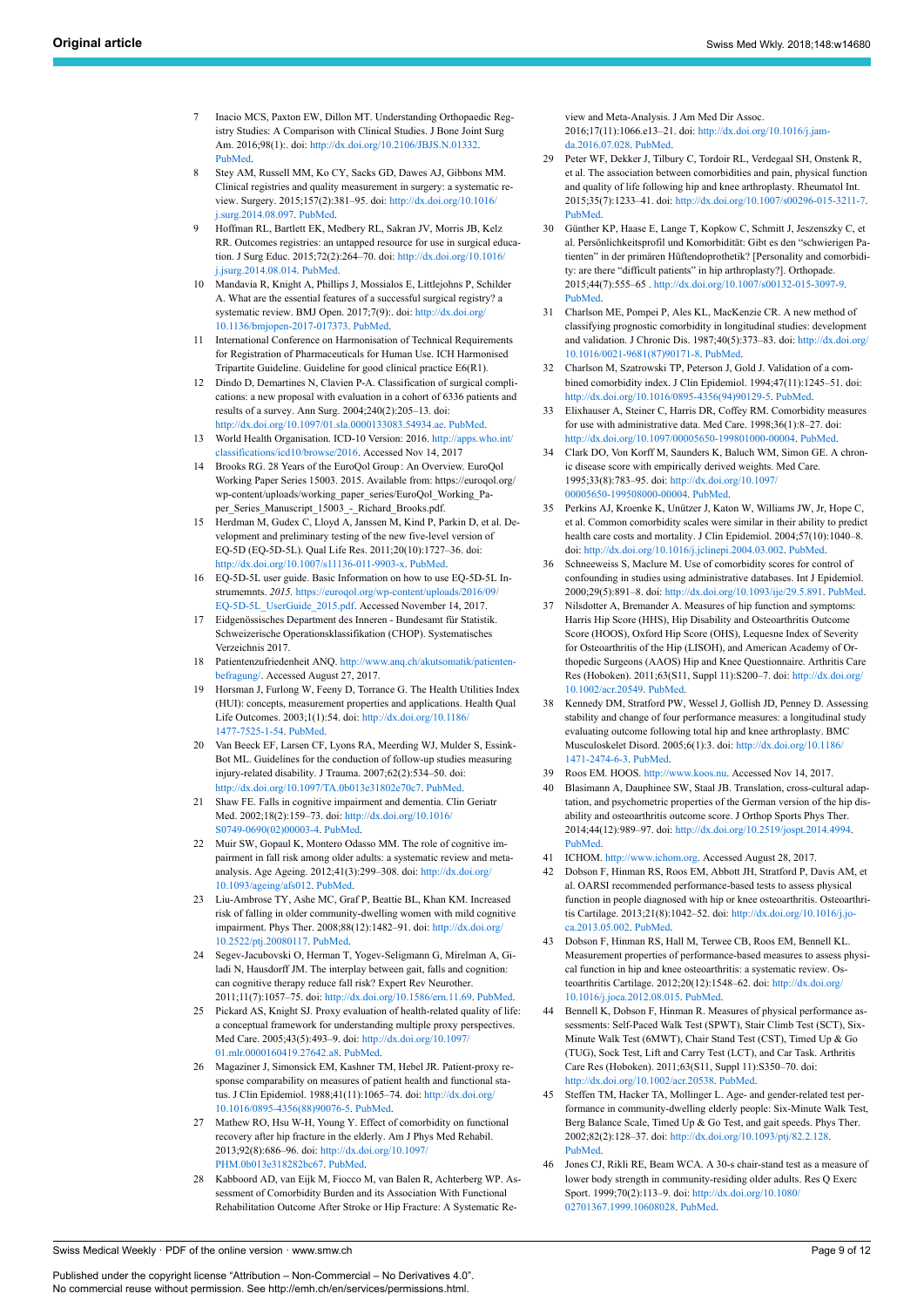- <span id="page-9-9"></span>47 Millor N, Lecumberri P, Gómez M, Martínez-Ramírez A, Izquierdo M. An evaluation of the 30-s chair stand test in older adults: frailty detection based on kinematic parameters from a single inertial unit. J Neuroeng Rehabil. 2013;10(1):86. doi: [http://dx.doi.org/10.1186/](http://dx.doi.org/10.1186/1743-0003-10-86) [1743-0003-10-86](http://dx.doi.org/10.1186/1743-0003-10-86). [PubMed](http://www.ncbi.nlm.nih.gov/entrez/query.fcgi?cmd=Retrieve&db=PubMed&list_uids=24059755&dopt=Abstract).
- <span id="page-9-10"></span>48 Gill S, McBurney H. Reliability of performance‐based measures in people awaiting joint replacement surgery of the hip or knee. Physiother Res Int. 2008;13:141–52.
- <span id="page-9-11"></span><span id="page-9-0"></span>49 Unver B, Kahraman T, Kalkan S, Yuksel E, Karatosun V, Gunal I. Testretest reliability of the 50-foot timed walk and 30-second chair stand test in patients with total hip arthroplasty. Acta Orthop Belg. 2015;81(3):435–41. [PubMed](http://www.ncbi.nlm.nih.gov/entrez/query.fcgi?cmd=Retrieve&db=PubMed&list_uids=26435238&dopt=Abstract).
- <span id="page-9-12"></span><span id="page-9-1"></span>50 Kennedy D, Stratford PW, Pagura SM, Walsh M, Woodhouse LJ. Comparison of gender and group differences in self-report and physical performance measures in total hip and knee arthroplasty candidates. J Arthroplasty. 2002;17(1):70–7. doi: [http://dx.doi.org/10.1054/](http://dx.doi.org/10.1054/arth.2002.29324) [arth.2002.29324](http://dx.doi.org/10.1054/arth.2002.29324). [PubMed](http://www.ncbi.nlm.nih.gov/entrez/query.fcgi?cmd=Retrieve&db=PubMed&list_uids=11805928&dopt=Abstract).
- <span id="page-9-13"></span><span id="page-9-2"></span>51 Kahn RL, Goldfarb AI, Pollack M, Peck A. Brief objective measures for the determination of mental status in the aged. Am J Psychiatry. 1960;117(4):326–8. doi: <http://dx.doi.org/10.1176/ajp.117.4.326>. [PubMed.](http://www.ncbi.nlm.nih.gov/entrez/query.fcgi?cmd=Retrieve&db=PubMed&list_uids=13750753&dopt=Abstract)
- <span id="page-9-14"></span><span id="page-9-3"></span>52 Rosenthal R, Hoffmann H, Clavien PA, Bucher HC, Dell-Kuster S. Definition and classification of intraoperative complications (CLASSIC): Delphi study and pilot evaluation. World J Surg. 2015;39(7):1663–71. doi: [http://dx.doi.org/10.1007/s00268-015-3003-y.](http://dx.doi.org/10.1007/s00268-015-3003-y) [PubMed](http://www.ncbi.nlm.nih.gov/entrez/query.fcgi?cmd=Retrieve&db=PubMed&list_uids=25665678&dopt=Abstract).
- <span id="page-9-4"></span>53 Altman R, Alarcón G, Appelrouth D, Bloch D, Borenstein D, Brandt K, et al. The American College of Rheumatology criteria for the classification and reporting of osteoarthritis of the hip. Arthritis Rheum. 1991;34(5):505–14. doi: [http://dx.doi.org/10.1002/art.1780340502.](http://dx.doi.org/10.1002/art.1780340502) [PubMed.](http://www.ncbi.nlm.nih.gov/entrez/query.fcgi?cmd=Retrieve&db=PubMed&list_uids=2025304&dopt=Abstract)
- <span id="page-9-15"></span><span id="page-9-5"></span>54 Bundesversammlung der Schweizer Eidgenossenschaft: Schweizerisches Zivilgesetzbuch. (Stand 1.9.2017).
- <span id="page-9-16"></span><span id="page-9-7"></span>55 Saklad M. Grading for Patients for Surgical Procedures. Anesthesiology. 1941;2(3):281–4. doi: [http://dx.doi.org/10.1097/](http://dx.doi.org/10.1097/00000542-194105000-00004) [00000542-194105000-00004.](http://dx.doi.org/10.1097/00000542-194105000-00004)
- 56 Codes ATC. <http://www.atccode.com/>. Accessed November 14, 2017.
- <span id="page-9-8"></span><span id="page-9-6"></span>57 Hamilton DF, Lane JV, Gaston P, Patton JT, Macdonald DJ, Simpson AH, et al. Assessing treatment outcomes using a single question: the net promoter score. Bone Joint J. 2014;96-B(5):622–8. doi: [http://dx.doi.org/10.1302/0301-620X.96B5.32434.](http://dx.doi.org/10.1302/0301-620X.96B5.32434) [PubMed](http://www.ncbi.nlm.nih.gov/entrez/query.fcgi?cmd=Retrieve&db=PubMed&list_uids=24788496&dopt=Abstract).
- 58 Luo N, Johnson J, Coons SJ. Using instrument-defined health state transitions to estimate minimally important differences for four preferencebased health-related quality of life instruments. Med Care. 2010;48(4):365–71. doi: [http://dx.doi.org/10.1097/](http://dx.doi.org/10.1097/MLR.0b013e3181c162a2) [MLR.0b013e3181c162a2](http://dx.doi.org/10.1097/MLR.0b013e3181c162a2). [PubMed.](http://www.ncbi.nlm.nih.gov/entrez/query.fcgi?cmd=Retrieve&db=PubMed&list_uids=20355266&dopt=Abstract)
- Paulsen A, Roos EM, Pedersen AB, Overgaard S. Minimal clinically important improvement (MCII) and patient-acceptable symptom state (PASS) in total hip arthroplasty (THA) patients 1 year postoperatively. Acta Orthop. 2014;85(1):39–48. doi: [http://dx.doi.org/10.3109/](http://dx.doi.org/10.3109/17453674.2013.867782) [17453674.2013.867782](http://dx.doi.org/10.3109/17453674.2013.867782). [PubMed.](http://www.ncbi.nlm.nih.gov/entrez/query.fcgi?cmd=Retrieve&db=PubMed&list_uids=24286564&dopt=Abstract)
- Farin E. Integration of patient and provider assessments of mobility and self-care resulted in unidimensional item-response theory scales. J Clin Epidemiol. 2009;62(10):1075–84. doi: [http://dx.doi.org/10.1016/](http://dx.doi.org/10.1016/j.jclinepi.2008.11.014) [j.jclinepi.2008.11.014](http://dx.doi.org/10.1016/j.jclinepi.2008.11.014). [PubMed](http://www.ncbi.nlm.nih.gov/entrez/query.fcgi?cmd=Retrieve&db=PubMed&list_uids=19282149&dopt=Abstract).
- 61 Tibshirani R. Regression Selection and Shrinkage via the Lasso. J R Stat Soc B. 1996;58(1):267–88. doi: [http://dx.doi.org/10.2307/2346178.](http://dx.doi.org/10.2307/2346178)
- 62 Marufu TC, Mannings A, Moppett IK. Risk scoring models for predicting peri-operative morbidity and mortality in people with fragility hip fractures: Qualitative systematic review. Injury. 2015;46(12):2325–34. doi: [http://dx.doi.org/10.1016/j.injury.2015.10.025.](http://dx.doi.org/10.1016/j.injury.2015.10.025) [PubMed.](http://www.ncbi.nlm.nih.gov/entrez/query.fcgi?cmd=Retrieve&db=PubMed&list_uids=26553425&dopt=Abstract)
- 63 Huber CA, Szucs TD, Rapold R, Reich O. Identifying patients with chronic conditions using pharmacy data in Switzerland: an updated mapping approach to the classification of medications. BMC Public Health. 2013;13(1):1030. doi: <http://dx.doi.org/10.1186/1471-2458-13-1030>. [PubMed](http://www.ncbi.nlm.nih.gov/entrez/query.fcgi?cmd=Retrieve&db=PubMed&list_uids=24172142&dopt=Abstract).
- 64 Cortaredona S, Pambrun E, Verdoux H, Verger P. Comparison of pharmacy-based and diagnosis-based comorbidity measures from medical administrative data. Pharmacoepidemiol Drug Saf. 2017;26(4):402–11. doi: <http://dx.doi.org/10.1002/pds.4146>. [PubMed.](http://www.ncbi.nlm.nih.gov/entrez/query.fcgi?cmd=Retrieve&db=PubMed&list_uids=27910177&dopt=Abstract)
- 65 Cook JA, McCulloch P, Blazeby JM, Beard DJ, Marinac-Dabic D, Sedrakyan A; IDEAL Group. IDEAL framework for surgical innovation 3: randomised controlled trials in the assessment stage and evaluations in the long term study stage. BMJ. 2013;346(jun18 3):f2820. doi: <http://dx.doi.org/10.1136/bmj.f2820>. [PubMed.](http://www.ncbi.nlm.nih.gov/entrez/query.fcgi?cmd=Retrieve&db=PubMed&list_uids=23778425&dopt=Abstract)
- 66 Van Balen R, Essink-Bot ML, Steyerberg E, Cools H, Habbema DF. Quality of life after hip fracture: a comparison of four health status measures in 208 patients. Disabil Rehabil. 2003;25(10):507–19. doi: [http://dx.doi.org/10.1080/0963828031000090443.](http://dx.doi.org/10.1080/0963828031000090443) [PubMed](http://www.ncbi.nlm.nih.gov/entrez/query.fcgi?cmd=Retrieve&db=PubMed&list_uids=12745962&dopt=Abstract).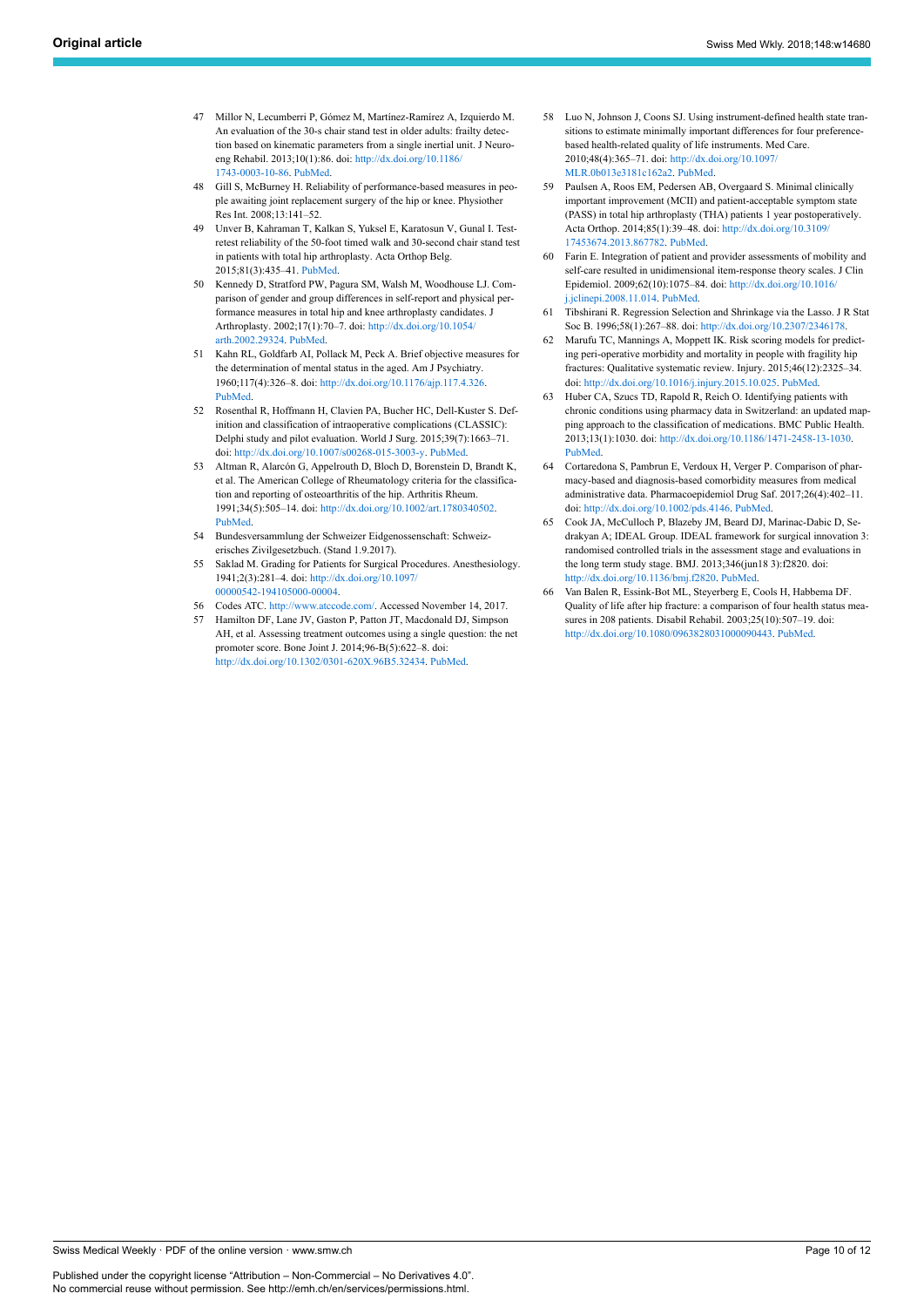#### Appendix 1

#### **Sensitivity analyses**

Patient satisfaction, participation in rehabilitation and exposure to physiotherapy are intermediate variables on the pathway from surgery to medium-term HRQoL. Consequently, risk factor analyses should not be adjusted for such factors. Investigating their role as mediators is not an aim of this project. However, for assessing the relevance of the results of this project with respect to the future use of the envisioned, prospective data collection, it would be good to know that the results do not substantially differ in subgroups defined by these variables. Hence we will conduct sensitivity analyses restricting the population to patients with or without rehabilitation and consider subgroups differing in exposure to physiotherapy or patient satisfaction.

The EQ5D-5L includes also a visual analogue scale. We will compare the markings of the patients with their results on the questionnaire part of the EQ5D-5L. Distinct discrepancies may give us a hint about the questionnaire data, which may be invalid. In a sensitivity analysis, we will investigate whether these observations have an undesirable, strong influence on our results.

In a further sensitivity analysis we will investigate the stability of the results over the two patient groups, whenever a joint analysis has been reported.

#### Appendix 2

#### **Power considerations for the different research questions**

Our sample size considerations are based on the results of a simulation study. In this study we consider a specific data generating model for the outcome scores. In the model we assume that we have 10 independent, binary risk factors each with a prevalence of 1/3 and standardised to mean 0. The average effect of the covariates is denoted by  $\beta$  and the effect of the single covariates is equidistantly spread between  $2/11 \times \beta$  and  $20/11 \times \beta$ , i.e. from a very small effect close to 0 up to an effect nearly twice as  $β$ . The effects are assumed to be constant over time, but reduced to 30% for the baseline measurement.

For a single score y, the model reads for patient i at timepoint t:

$$
y(i,t) = \mu(i,t) + \beta_1 x_1(i) + ... + \beta_{10} x_{10} (i) + \epsilon(i,t)
$$

Here  $\mu(i,t)$  represents the growth pattern of patient i. We assume that all patients follow a quadratic model starting at baseline with a patient specific level  $\alpha(i)$  and reaching the maximum value  $\gamma(i)$  at time p(i). We assume  $\alpha(i)$  to be uniformly distributed between 20 and 60, γ(i) to be uniformly distributed between 60 and 100, and p(i) uniformly distributed between 9 and 13 months. All three parameters are drawn independently from each other, such that we have a wide variation of individual growth patterns from a nearly constant curve up to curves with a steep increase. The noise in the data which we cannot explain by the individual growth pattern and the covariates is described by  $\varepsilon(i,t)$ , which is assumed to be independently normally distributed with a standard deviation of 15. We assume in our simulations that we have complete data at baseline from 300 patients and allow a 10% drop out rate at each time-point, such that about 72% of all patients provide data for the final time-point.

Research question (RQ) II requires analysis of the raw scores. The other research questions require analysis of the change scores, at least in the primary analysis. These follow again a linear model, but the regression coefficients are reduced by 30%. We refer to these values by  $β*$ . In the sequel our considerations are based on analysis of the change scores by fitting a regression model for each timepoint and then averaging the regression coefficients over the three time-points (RQIV, V), or averaging the logtransformed ratios of the adjusted  $\mathbb{R}^2$  values between two scores. Inference in the latter case is based on a non-parametric bootstrap at the patient level. The 95% CIs (confidence intervals) are then back transformed to the ratio scale.

*RQI*: The key situation for sample size considerations is the case of two scores with the same true  $R^2$  value. The ratio of the true  $R^2$  values is then 1.0, and we have to demonstrate that the standard error of the estimated ratio is small enough to ensure that the lower bound of a 95% confidence interval for the ratio is above 0.8. The probability to reach this aim depends mainly on two factors: First on the magnitude of the  $R<sup>2</sup>$  values, and second on the degree of correlation between the scores. With respect to the first issue we refer to a paper by van Balen et al  $[66]$  $[66]$ , who studied the